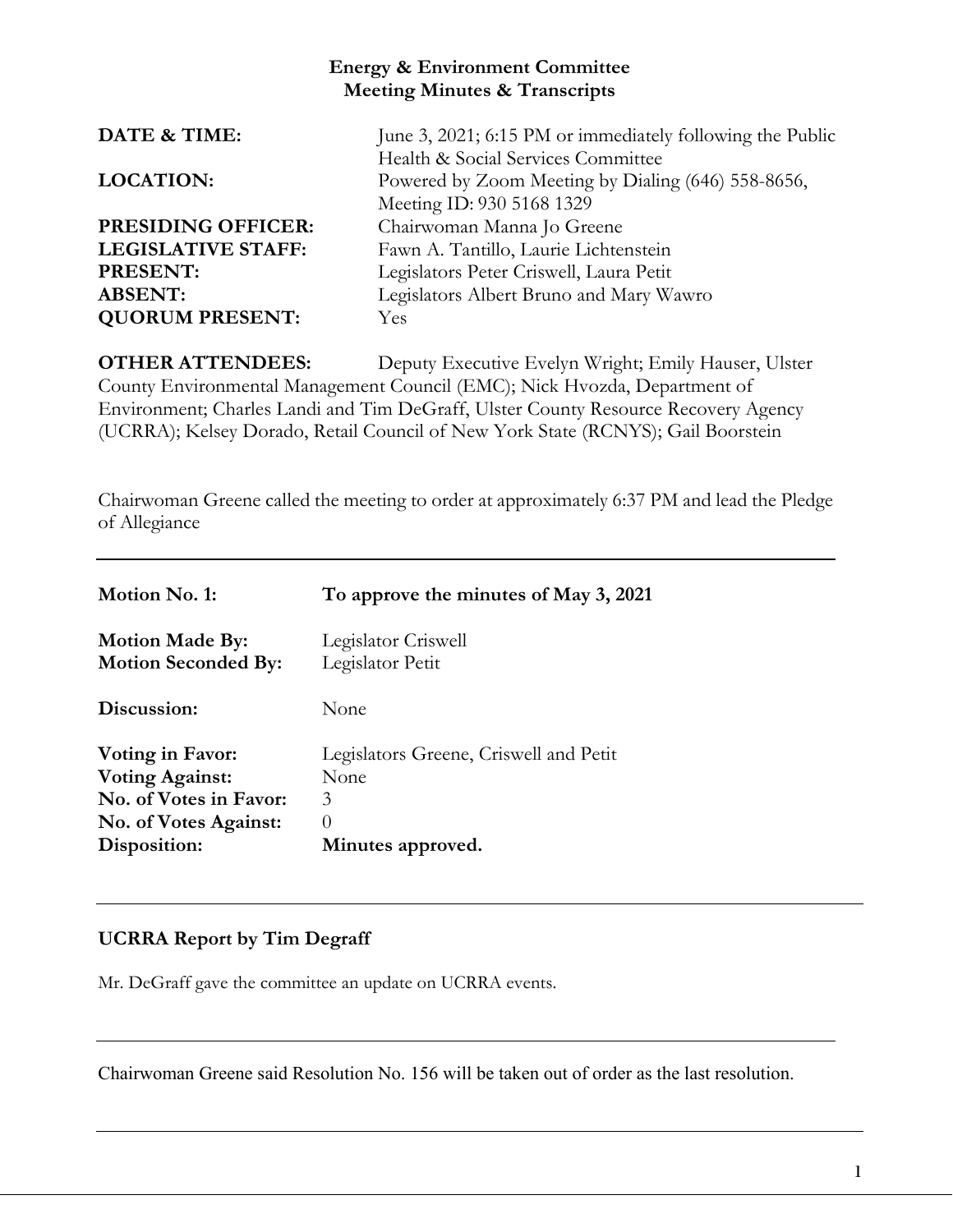**Resolution No. 249** - Amending The 2021 Ulster County Budget To Fund Environmental **Outreach** Compliance Manager Position – Department Of The Environment

**Resolution Summary**: This resolution will amend the 2021 Budget to include a new position of Environmental Outreach Manager with an annual salary of \$54,792.

| Motion to approve Resolution No. 249 as presented.                                            |
|-----------------------------------------------------------------------------------------------|
| Legislator Criswell<br>Legislator Petit                                                       |
| See Transcript                                                                                |
| Legislators Greene, Criswell and Petit<br>None<br>3<br>$\Omega$<br><b>Resolution approved</b> |
|                                                                                               |

**Resolution No. 288** - Adopting Proposed Local Law No. 1 Of 2021, A Local Law Amending Various Provisions Of Local Law No. 1 Of 2020, A Local Law Amending The Code Of The County Of Ulster To Include Mandatory Food Scraps Composting By Large Generators

**Resolution Summary:** This resolution will amend Local Law 1 of 2020 to change the implementation start dates for various large food waste generators.

| Motion No. 4:                | Motion to approve Resolution No. 288   |
|------------------------------|----------------------------------------|
| <b>Motion Made By:</b>       | Legislator Criswell                    |
| <b>Motion Seconded By:</b>   | Legislator Petit                       |
| Discussion:                  | See Transcript                         |
| Voting in Favor:             | Legislators Greene, Criswell and Petit |
| <b>Voting Against:</b>       | None                                   |
| No. of Votes in Favor:       | 3                                      |
| <b>No. of Votes Against:</b> | $\theta$                               |
| Disposition:                 | <b>Resolution approved</b>             |

Motion to go into Executive Session to interview Gail Boorstein and discuss candidates for Recycling Oversight Committee for Resolution No. 156.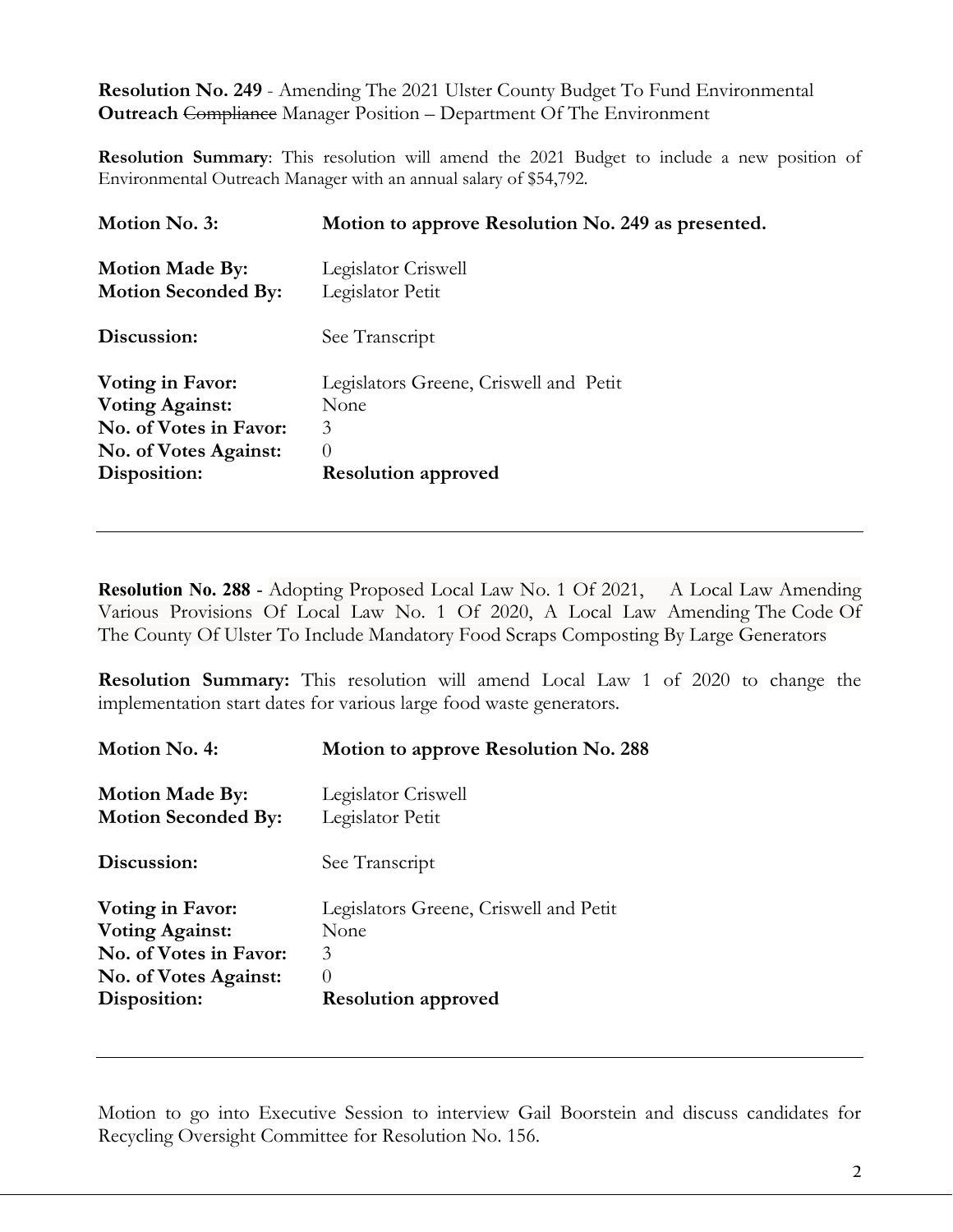| <b>Motion Made By:</b><br><b>Motion Seconded By:</b> | Legislator Petit<br>Legislator Criswell                   |
|------------------------------------------------------|-----------------------------------------------------------|
| Discussion:                                          | See Transcript                                            |
| <b>Voting in Favor:</b>                              | Legislators Greene, Criswell and Petit                    |
| <b>Voting Against:</b>                               | None                                                      |
| No. of Votes in Favor:                               | 3                                                         |
| <b>No. of Votes Against:</b>                         | $\left( \right)$                                          |
| Disposition:                                         | Committee entered Executive Session at approximately 7:27 |
| <b>PM</b>                                            |                                                           |

Executive Session:

Gail Boorstein was interviewed. The Committee discussed candidates for Recycling Oversight Committee appointments.

Motion to come out of executive session at approximately 8:05

| <b>Motion Made By:</b>     | Legislator Petit                                              |
|----------------------------|---------------------------------------------------------------|
| <b>Motion Seconded By:</b> | Legislator Criswell                                           |
| Discussion:                | None                                                          |
| Voting in Favor:           | Legislators Greene, Criswell and Petit                        |
| <b>Voting Against:</b>     | None                                                          |
| No. of Votes in Favor:     | 3                                                             |
| No. of Votes Against:      | $\Omega$                                                      |
| Disposition:               | Committee came out of Executive Session at approximately 8:16 |

**Resolution No. 156** - Appointing Members To The Recycling Oversight Committee

**Resolution Summary:** This resolution will appoint a representative of the Commercial or Institutional Sector and an At Large member, both to be determined, to the Recycling Oversight Committee

**Motion No. 2:** To amend Resolution No. 156 as follows:

At-large Members – TBD **Donna Egan, Gardiner/Plattekill** Commercial or Institutional Sector – TBD **Michael Boms, Hurley**

| <b>Motion Made By:</b>     | Legislator Petit    |
|----------------------------|---------------------|
| <b>Motion Seconded By:</b> | Legislator Criswell |

Discussion: See transcript.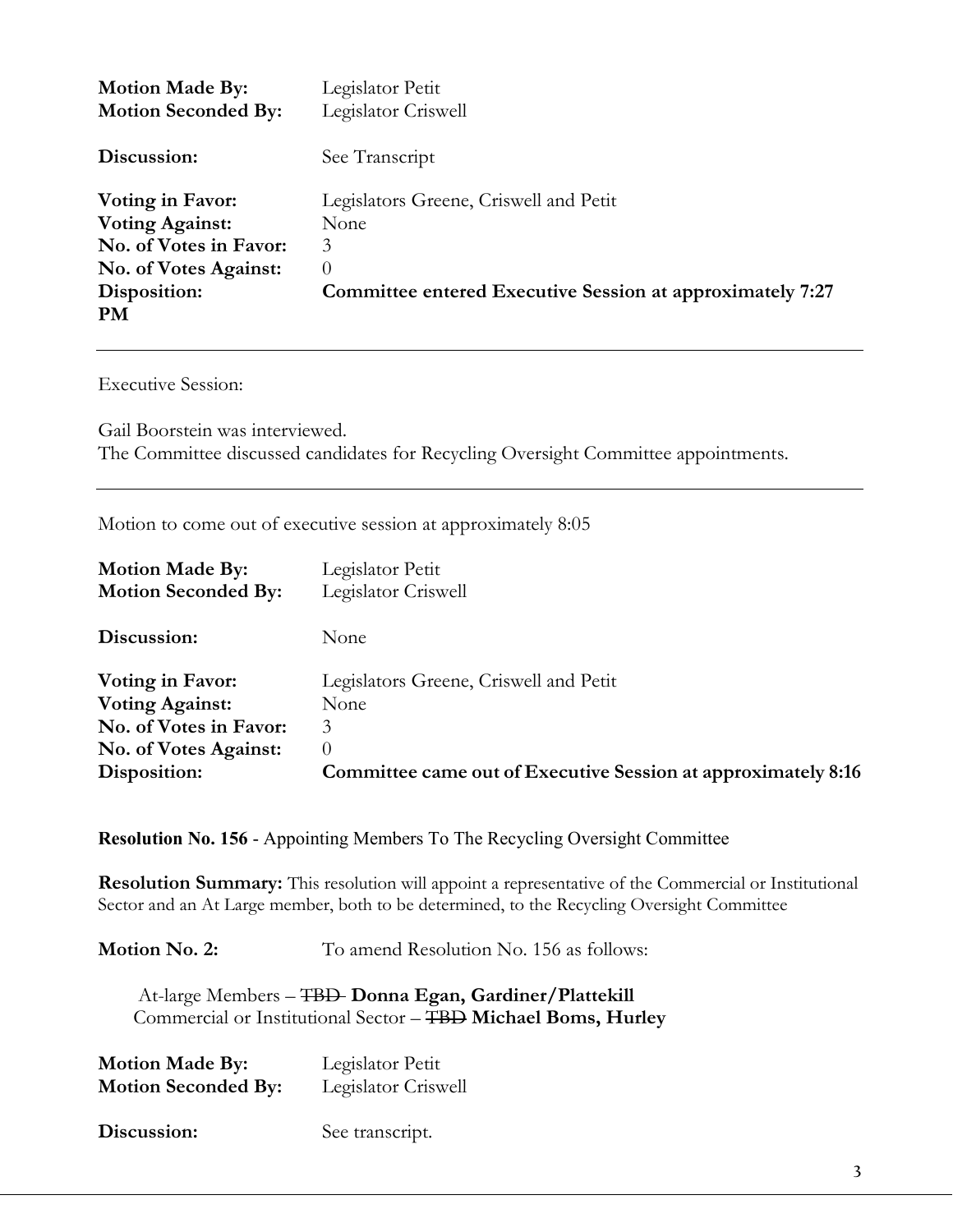| Voting in Favor:             | Legislators Greene, Criswell and Petit    |
|------------------------------|-------------------------------------------|
| <b>Voting Against:</b>       | None                                      |
| No. of Votes in Favor:       | 3                                         |
| No. of Votes Against:        | $\theta$                                  |
| Disposition:                 | <b>Resolution amendment approved</b>      |
| Motion No.                   | To approve Resolution No. 156 as amended. |
| <b>Motion Made By:</b>       | Legislator Criswell                       |
| <b>Motion Seconded By:</b>   | Legislator Petit                          |
| Discussion:                  | None                                      |
| Voting in Favor:             | Legislators Greene, Criswell and Petit    |
| <b>Voting Against:</b>       | None                                      |
| No. of Votes in Favor:       | 3                                         |
| <b>No. of Votes Against:</b> | $\overline{0}$                            |
| Disposition:                 | <b>Resolution approved as amended</b>     |

## **New Business**

Chairwoman Greene reported steady and robust progress on the Zero Waste Implementation Plan. The committee discussed creating a formal Zero Waste Implementation Committee to oversee the Plan and make ongoing recommendations much like the Recycling Oversight Committee.

There were no major updated for the Champlain Hudson Power Express.

Chairwoman Greene reminded the members about the open seat on the Climate Smart Committee (CSC)for a legislator on either on this committee or the Public Works Committee.

Chairwoman Greene gave an update on CSC plans for a demonstration project at the Ulster County Fair.

Ms. Hauser gave a report for the EMC including efforts to mitigate turbid water released by New York City Department of Environmental Protection into the Hudson River via the Lower Esopus Creek; work on the countywide natural resources inventory and an application for a Hudson River Estuary grant; working with the County Executive's staff on the Green New Deal and Solarize Ulster projects.

The committee discussed Solarize Ulster and Community Choice Aggregation programs; asking various groups and programs to attend future committee meetings: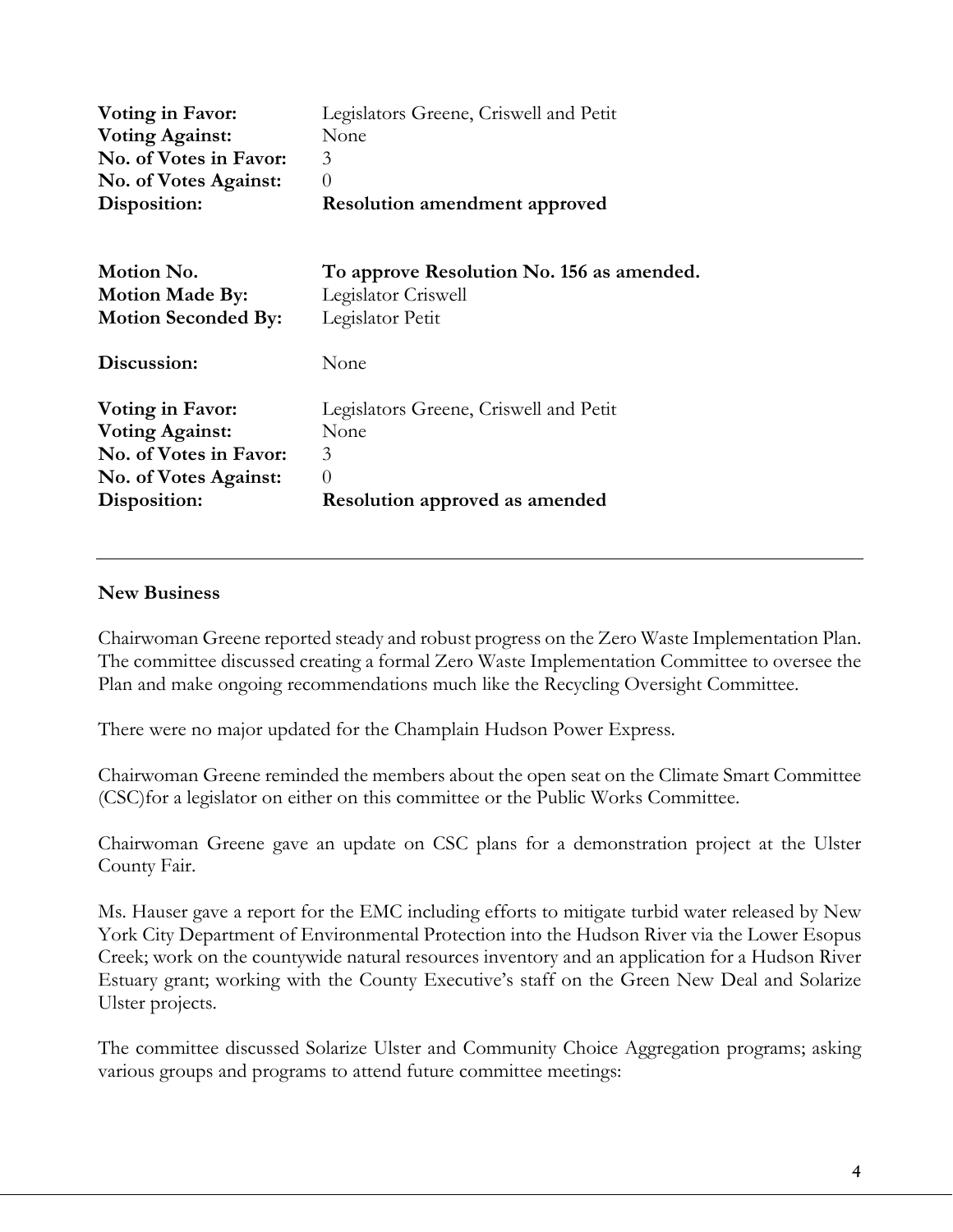Chairwoman Greene asked if there was any other business, hearing none;

## **Motion to Adjourn**

| <b>Motion Made By:</b>     | Legislator       |
|----------------------------|------------------|
| <b>Motion Seconded By:</b> | Legislator       |
| No. of Votes in Favor:     | 5                |
| No. of Votes Against:      | $\left( \right)$ |
| Time:                      | 8:34 PM          |

**Respectfully submitted by:** Fawn Tantillo **Minutes Approved:** July 8, 2021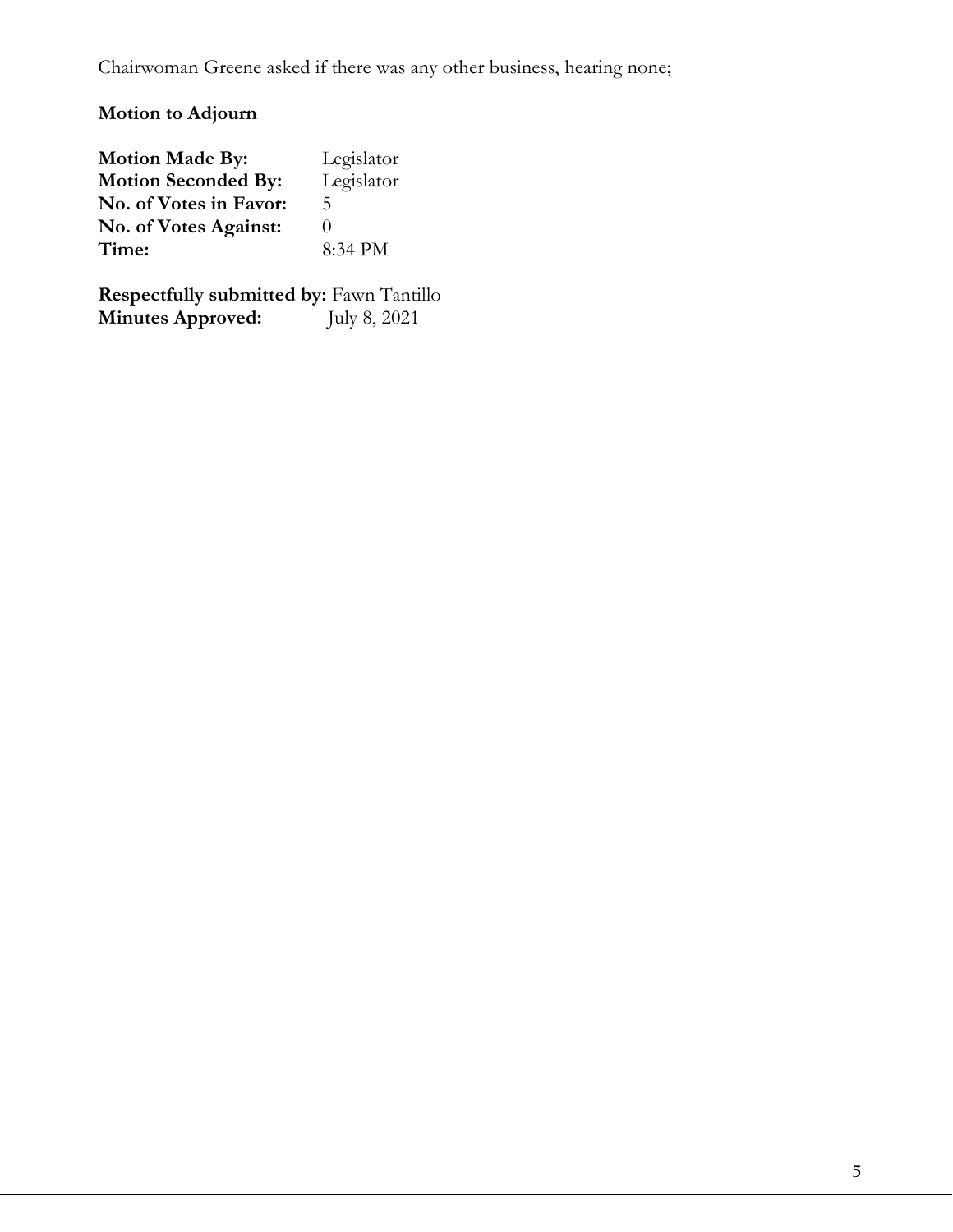## **Energy & Environment Committee Meeting Transcript**

| June 3, 2021; 6:15 PM or immediately following the Public                                                             |
|-----------------------------------------------------------------------------------------------------------------------|
| Health & Social Services Committee<br>Powered by Zoom Meeting by Dialing (646) 558-8656, Meeting<br>ID: 930 5168 1329 |
| Chairwoman Manna Jo Greene                                                                                            |
| Fawn A. Tantillo, Laurie Lichtenstein                                                                                 |
| Legislators Peter Criswell, Laura Petit                                                                               |
| Legislators Albert Bruno and Mary Wawro                                                                               |
| Yes                                                                                                                   |
|                                                                                                                       |

**OTHER ATTENDEES:** Deputy Executive Evelyn Wright; Emily Hauser, Ulster County Environmental Management Council (EMC); Nick Hvozda, Department of Environment; Charles Landi and Tim DeGraff, Ulster County Resource Recovery Agency (UCRRA); Kelsey Dorado, Retail Council of New York State (RCNYS); Gail Boorstein

**Fawn Tantillo** 00:10

I apologize, I just started the recording.

#### **Chairwoman Greene** 00:13

Okay, thank you. So, you know, we'll need to go into Executive Session, and then come back out and fill in the blanks. So, that's gonna take a little time. And I think we can move quickly through the other two resolutions.

So, with that, I'd like to entertain a motion for discussion of Resolution No. 249: Amending The 2021 Ulster County Budget To Fund Environmental Outreach Manager Position – Department Of The Environment.

## **Legislator Criswell** 01:04

I'll make that motion.

**Chairwoman Greene** 01:09 Second?

**Fawn Tantillo** 01:09 Resolution as presented, just to be clear.

#### **Chairwoman Greene** 01:14

Yes, absolutely. Because there was a minor, and then an important one. Did I hear a second?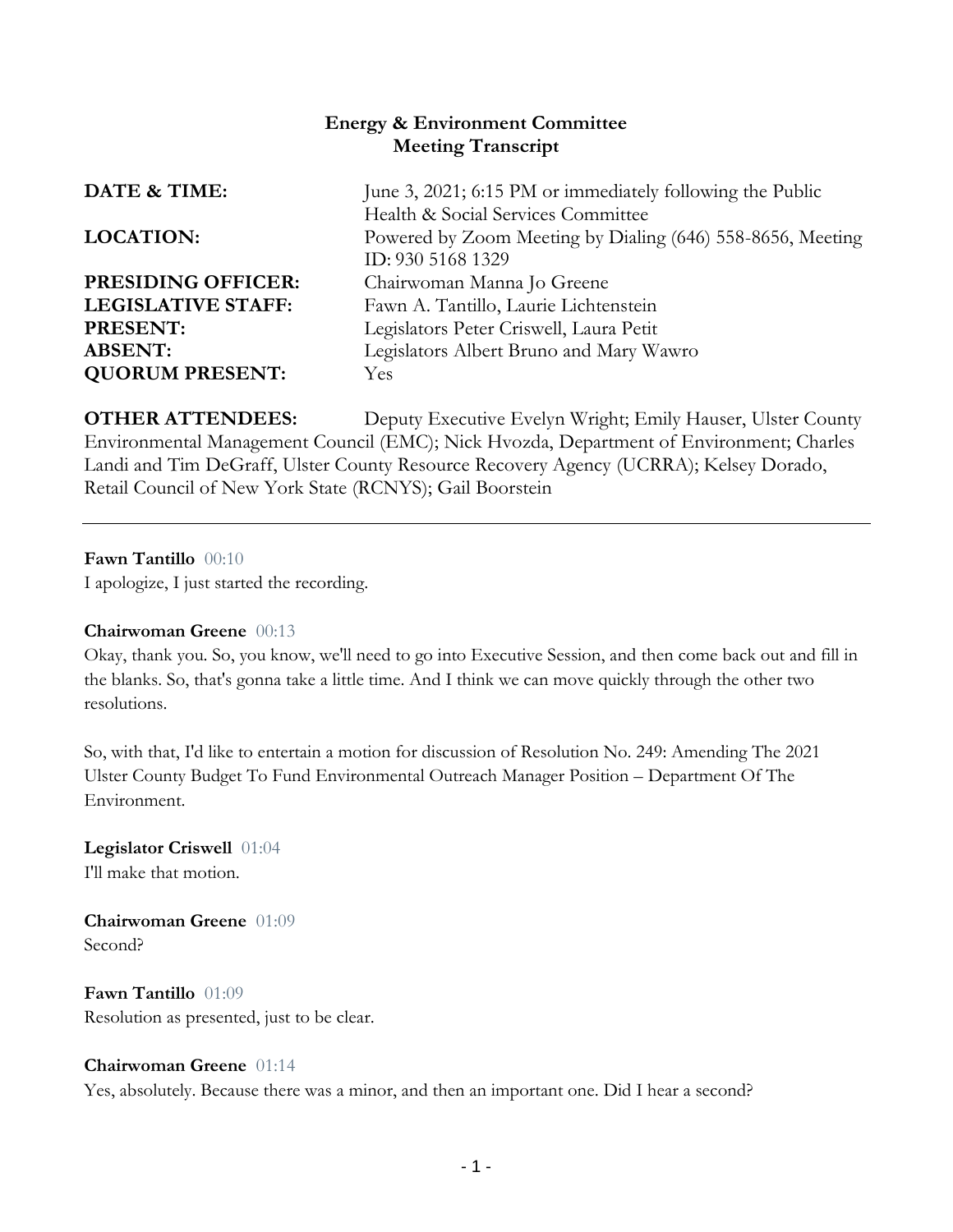**Legislator Petit** 01:27 Second.

**Chairwoman Greene** 01:28 Okay. Thank you.

So, just to explain the previous version that was proposed and posted, use the word "compliance officer." And really this position, if you read the resolution—is really more of you know, exactly what it says, an Environmental Outreach Manager or Coordinator.

And I think that in working with businesses, that if someone introduces themselves to a business, at a Chamber meeting, or wherever, and hands them a card that says, "compliance officer," they're not likely to hear back from that business. And I think Amanda LaValle agreed. And so, Deputy Evelyn Wright did what was necessary to check with personnel and budget, and everyone agreed to change the title. So, we do not have to amend it as long as we act upon it "as written." So, does anyone on the committee have any questions? And then I'll ask if anyone else does.

## **Legislator Petit** 03:05

Right. What role do you see this person in? Are they going to be facilitating the Green Business initiative? Is that work more where you see them then taking on say the role that the Recycling Coordinator at the RRA (Ulster County Resource Recovery Agency) has?

#### **Chairwoman Greene** 03:24

No. This is, you know, the evolution of what was a Green Business Challenge and a Green Business, I think, Leadership Program. But it will be housed in, as previously discussed and budgeted for in 2020, but not because of COVID and, you know, all the pressure to cut budgets last year, it did not appear in the 2021 budget. And in the past, we've offered budget and past budget amendments.

And I want to thank Deputy Wright for taking care of it and getting it back so that we have the staff to work with businesses on—there are so many things that businesses can be doing, particularly around implementing climate solutions and other sustainability programs within their business that will help the environment and save them money.

So, you know, that's—I don't know that it's, as clearly specified in the position description, but I think it is pretty clear between the amendment and the fact that the Department of Environment is actively working with all the departments and is prepared to supervise someone who will work with Ulster County businesses. There are so many incentives that this really can be good for business.

And then after they sort of harvest the savings, low-hanging fruit—an energy retrofit, or a lighting, retrofit, or even help following the Composting Law—some of that help will come from the use UCRRA (Ulster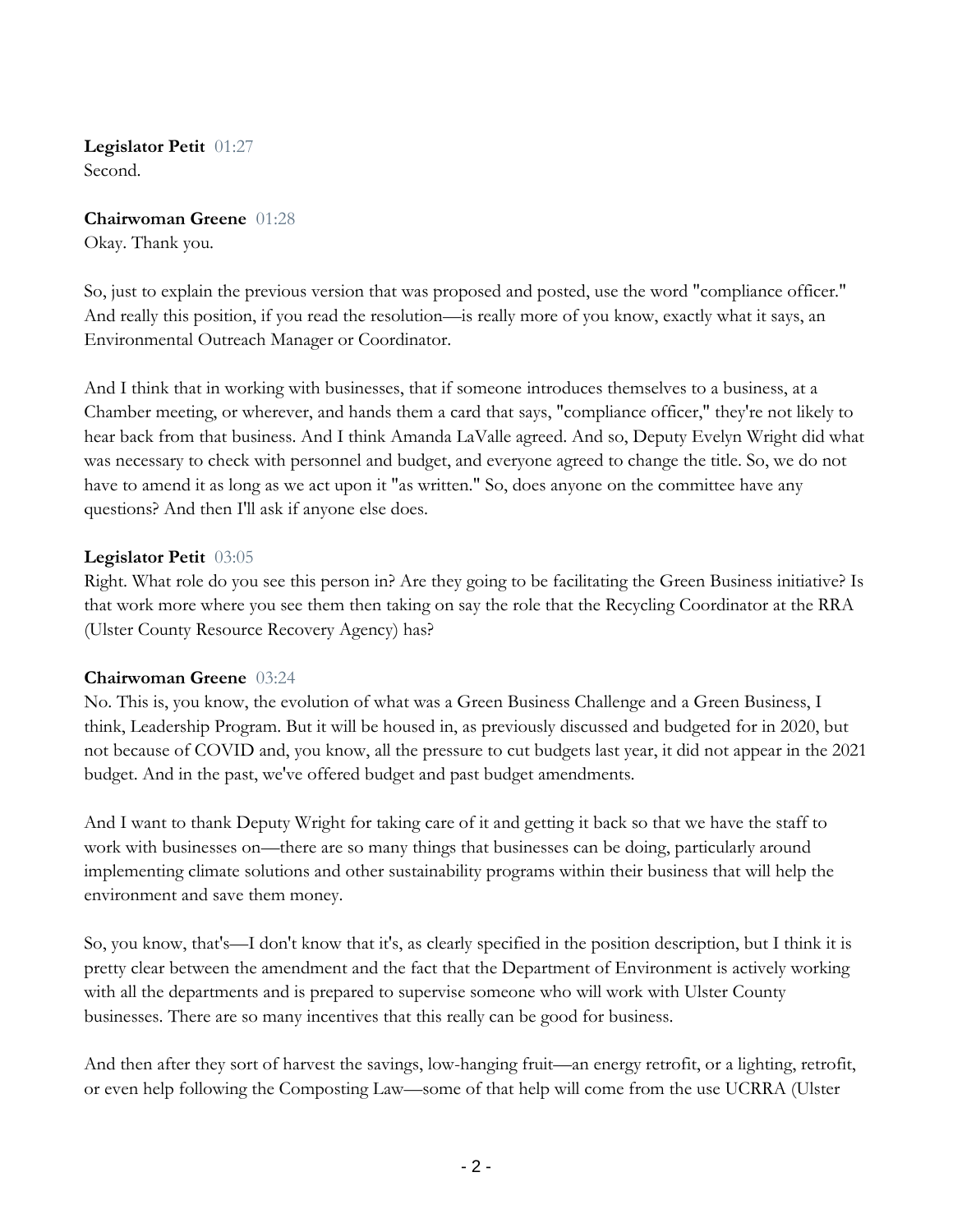County Resource Recovery Agency). But you know, to have someone who can actually actively work with county businesses and institutions, and I like, Deputy Wight, or Nick. Nick is a deputy as well, to the Department of Environment, if either one of you could speak to this.

## **Deputy Executive Wright** 06:15

Yeah, Manna, I would second what you said. So, we envision this position, working closely with the Department of Economic Development, as well as Environment. And really doing all of the outreach to businesses about our environmental programs. So, they would be definitely involved in outreach to businesses around the Compost Law and, and food waste opportunities, as well as all the stuff that you just laid out about the broader energy opportunities. So, every time we have, whether it's a law or a policy initiative, they would be the person who's coordinating and doing the business outreach.

**Chairwoman Greene** 07:01 Great.

**Legislator Criswell** 07:02 I just had a quick question.

**Chairwoman Greene** 07:04 Yeah, please.

#### **Legislator Criswell** 07:05

How do you plan to get the word out about this job? And especially looking for diverse candidates for this position?

## **Deputy Executive Wright** 07:13

Yeah, so I think I think the department has been really great about posting on, on the major green jobs boards that are out there, we've got a pretty good list of them. And we're certainly open to all of your suggestions. Manna, I know you have an enormous email list, and we'd love to have you use it. But we have, yeah, we want to absolutely cast a wide net here. This is this is a really crucial position, and we want to get the right person in.

#### **Chairwoman Greene** 07:42

And there's is a Labor Department—I don't think it's called labor. It's, um, within the county—training. And it might be helpful if once the job is posted, if you could send it to us. And I think we would also like to forward it to the members of the Climate Smart Committee.

**Deputy Executive Wright** 08:14 Fantastic.

#### **Chairwoman Greene** 08:15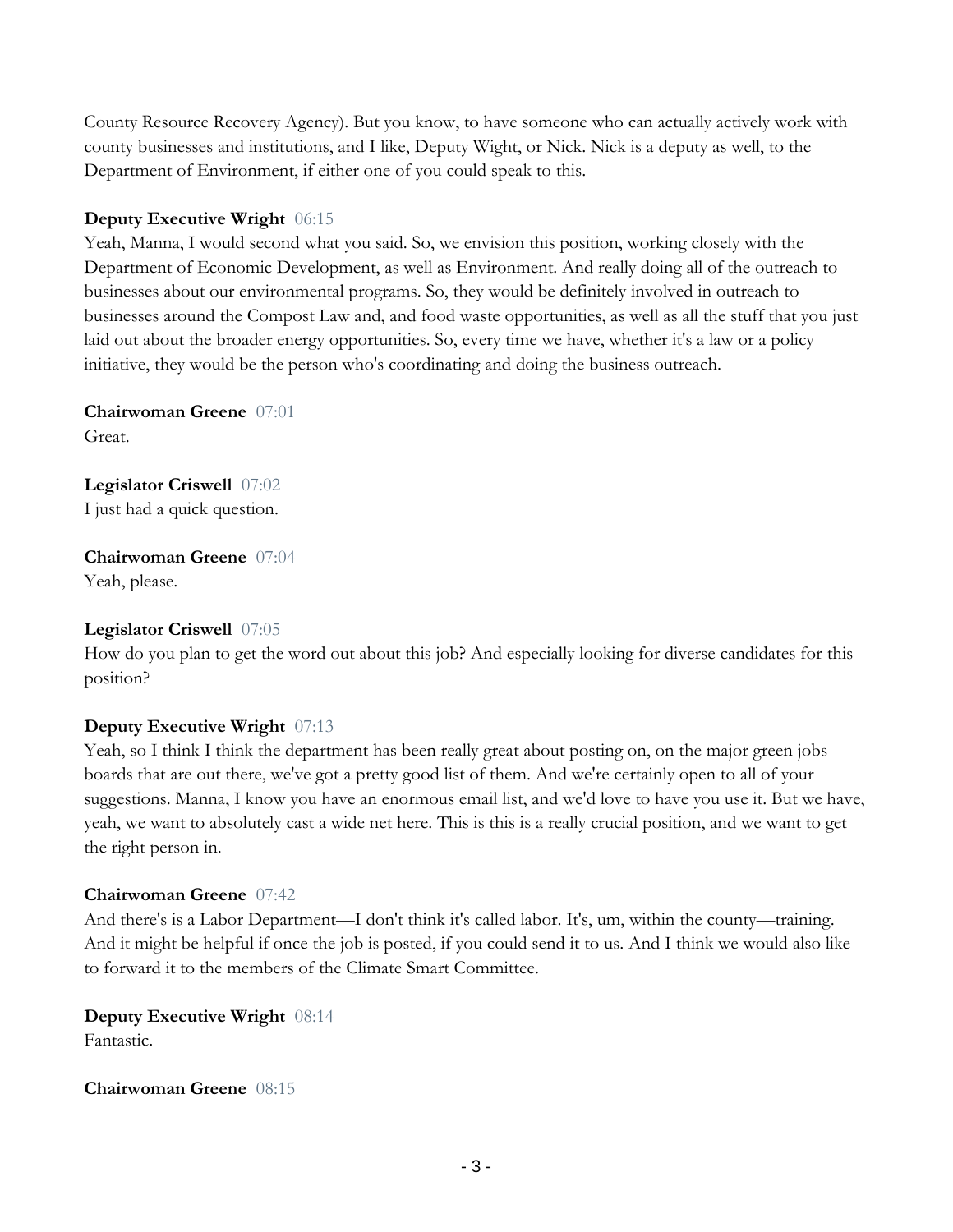That large list, the wider the net we cast, the better the response is likely to be. And then that's the way to get the best candidate.

Legislator Criswell, do you have suggestions, specifically, to address the question of diversity?

## **Legislator Criswell** 08:41

I was just thinking about sending it out to my list at the Center. I'm the ED (Executive Director) of the LGBTQ Center. So, I would get it out in front of that community a bit. And other places I can think about, you know, different networks. So, I'll consider that. Is it a full-time position? Or is it a part time position? Full time? Okay.

## **Fawn Tantillo** 09:02

Yeah. I, I just got the job description today. So, it was entered. It's on the OneDrive with the resolutions. And I believe I entered it on a later email I sent out, just today, though, has the job description attached to it? If you want to go ahead and take a look at that, and you could start to share that even.

## **Chairwoman Greene** 09:24

I believe it is. Evelyn or, Nick, do you recall? I'd have to try and pull it back up.

## **Fawn Tantillo** 09:34

I sent it to the committee members just today.

## **Chairwoman Greene** 09:38

Yeah. So, we'll have to look and see, but it seems to me that it was. Originally, we'd asked for a full-time person to actively work with the businesses, like literally go out and go to the business or at least be on the phone with them three days a week in order to make progress. But I think that they would—there are enough other responsibilities, including, you know, serving as a liaison with Economic Development, and being sure that their staff knows the basics, you have the direct responsibility to work with the businesses and help the businesses.

## Anything else?

I was also going to mention that there is now an emerging Hudson Valley Environmental Justice Coalition. That Reverend, Dr. Gregory Simpson is coordinating with Tim Guinea from the Climate Reality Project. So, once we have the advertisement that I expect personnel and the Department of Energy will create and circulate to us, we can then you know, circulated further.

**Chairwoman Greene** 11:26 Go ahead, please.

## **Legislator Criswell** 11:28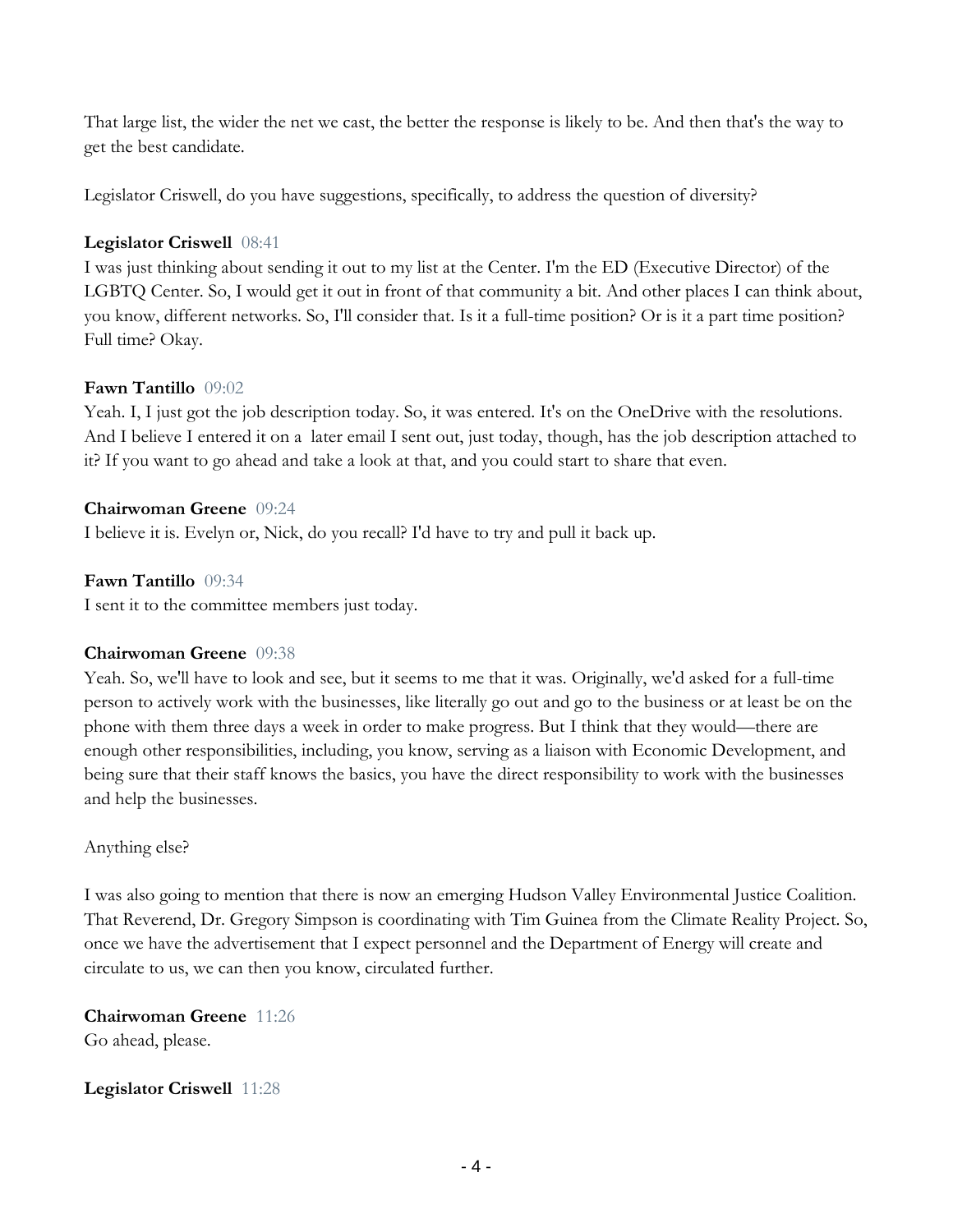So, I just have to say, because it's on my mind, so this is a full-time position, and it's less than \$30,000 a year. And...

**Deputy Executive Wright** 11:37

That's for the remainder of 2021.

## **Legislator Criswell** 11:39

Thank you. Okay, that's, that's what I'm seeing in the text. And I was like, how is that even possible? We're asking for somebody with a graduate degree to pay them that amount of money. Okay. Thank you, that clears it up, I feel much better.

**Deputy Executive Wright** 11:51 We may or may not still have a salary issue. But that's for I think, about five months. Okay.

**Legislator Criswell** 11:58 All right. Thank you very much.

**Chairwoman Greene** 12:02 And this is, if I understood that it's an ongoing position, we expect this to stay in the budget.

**Deputy Executive Wright** 12:10 So, it'll be in the 2022 budget with the full year.

**Chairwoman Greene** 12:15 Great. Yes. \$55,000 a year, plus benefits,

**Legislator Criswell** 12:20 I feel much better about promoting it now. Thank you so much.

## **Chairwoman Greene** 12:25

Excellent. Well, is there? I think, you know, this can be an example of how we can help get the word out so that the county gets the best possible candidates, because I know, there are some other possibilities of work that needs to be done. And the last time it was advertised, didn't get much response. This was for a different position. But I think hopefully, by all working together, we'll be able to get the best possible person.

Okay. So, I'd like to call the question.

## **Chairwoman Greene** 13:22

Oh, I did want to allow if anybody else on the call, after the community input. But is there anybody else on the call that would like to speak to this question? All right, hearing none, I will call the question.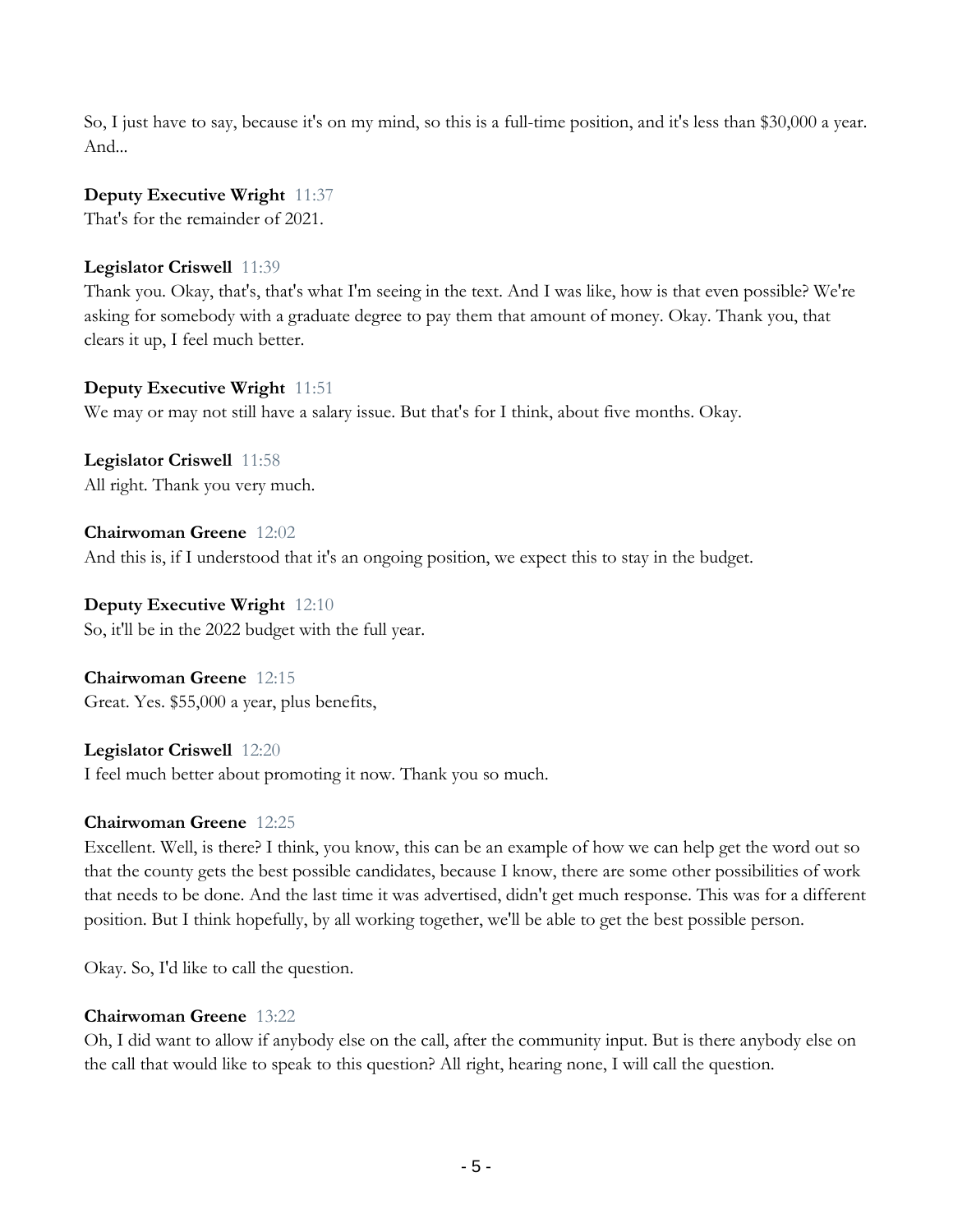#### **Legislator Petit** 13:42

We need to see Legislator Petit for this vote, because you don't have a...

#### **Emilie Hauser** 13:47

I guess I can't comment because I didn't see the resolution. And I'm wondering if those are available to the public? Or to a member of the Environmental Management Council?

#### **Fawn Tantillo** 13:59

All the resolutions are online.

#### **Emilie Hauser** 14:02

So, I just have to go there? You don't—I have to actively go to get something and figure out where it is. Okay, I'll do that. I don't have any comments. I just wanted to understand the resolution.

#### **Fawn Tantillo** 14:18

Yes, some of our resolutions and backup are so long that we can't actually send them out now. So, we just post them online.

#### **Emilie Hauser** 14:24

No problem.

#### **Chairwoman Greene** 14:26

And Emily, in that regard, it was actually very easy to find because I wanted to read it, to be sure and that's where I raised the concern about compliance. The one online will still say compliance with the one we pass is the one that, that we received today. And Fawn, would it be easy to share-screen? Do you have it? If it's a lot of trouble, people can go on. I think we, you know, we worked pretty hard in the last 24 hours to correct the one issue that I think would have surfaced as a problem.

#### **Emilie Hauser** 15:18

You don't need to share it for me if everyone else is fine. I'm just I didn't know the process.

#### **Chairwoman Greene** 15:25

Okay. It's actually if you look up Ulster County Legislature resolutions, it comes up very easily. And just one other thing I wanted to mention. Well, I think if we have no other questions, I'd like to call the vote.

**Legislator Criswell** 15:51 Aye.

#### **Chairwoman Greene** 15:53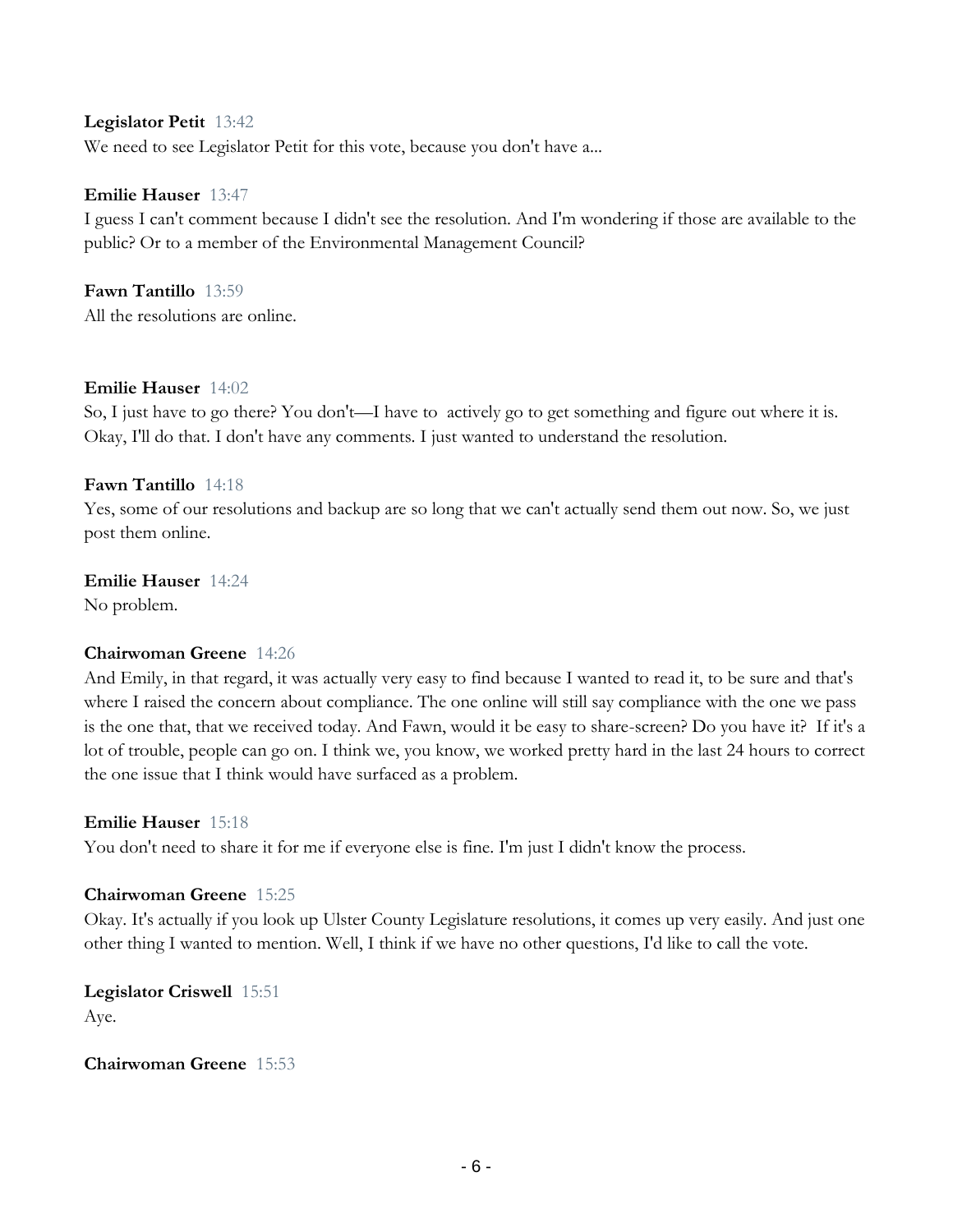Wait, I have to say what we're voting on. Although we did move it for a discussion. We're voting on Resolution Number 249. The Environmental Outreach Manager position for the remainder of 2021. All in favor, please signify by saying aye or raising your hand.

**Committee Members** 16:24 Aye. Aye. (Legislators Criswell, Petit, Greene)

**Chairwoman Greene** 16:24 Okay. So, a motion carries.

And then we have one other motion before, I think we're gonna want to do our interview in Executive Session, it will take about 15 minutes, and then we'll come back out when we do have other business under New and Old Business.

Resolution No. 288: Adopting Proposed Local Law No. 1 Of 2021, A Local Law Amending Various Provisions Of Local Law No. 1 Of 2020, A Local Law Amending The Code Of The County Of Ulster To Include Mandatory Food Scraps Composting By Large Generators. And you know...

**Legislator Criswell** 17:19 I'll move that for discussion.

**Chairwoman Greene** 17:21 Thank you.

**Legislator Petit** 17:25 I'll second it.

## **Chairwoman Greene** 17:30

And, you know, I think that this is a reasonable request on behalf of the Department of Environment, given the extensive service that they provided that, not initially, their job description during COVID. And it's, it's really six months of an extension, for the businesses that are generating one ton of food waste a week or more. The businesses that are generating two tons or more have been outreached and are participating. That is already in effect. But as you get to smaller amounts, there are more businesses to do outreach to.

And so, this is a basically an extension, and also a clarification, giving the department more, I would say, jurisdiction over deciding if there's financial hardship or if a waiver needs to be considered—that there was some vagueness in in the previous version. So, those are the two major changes.

And it's been moved for discussion. Do we have any discussion on its proposed amendment to the Composting Law?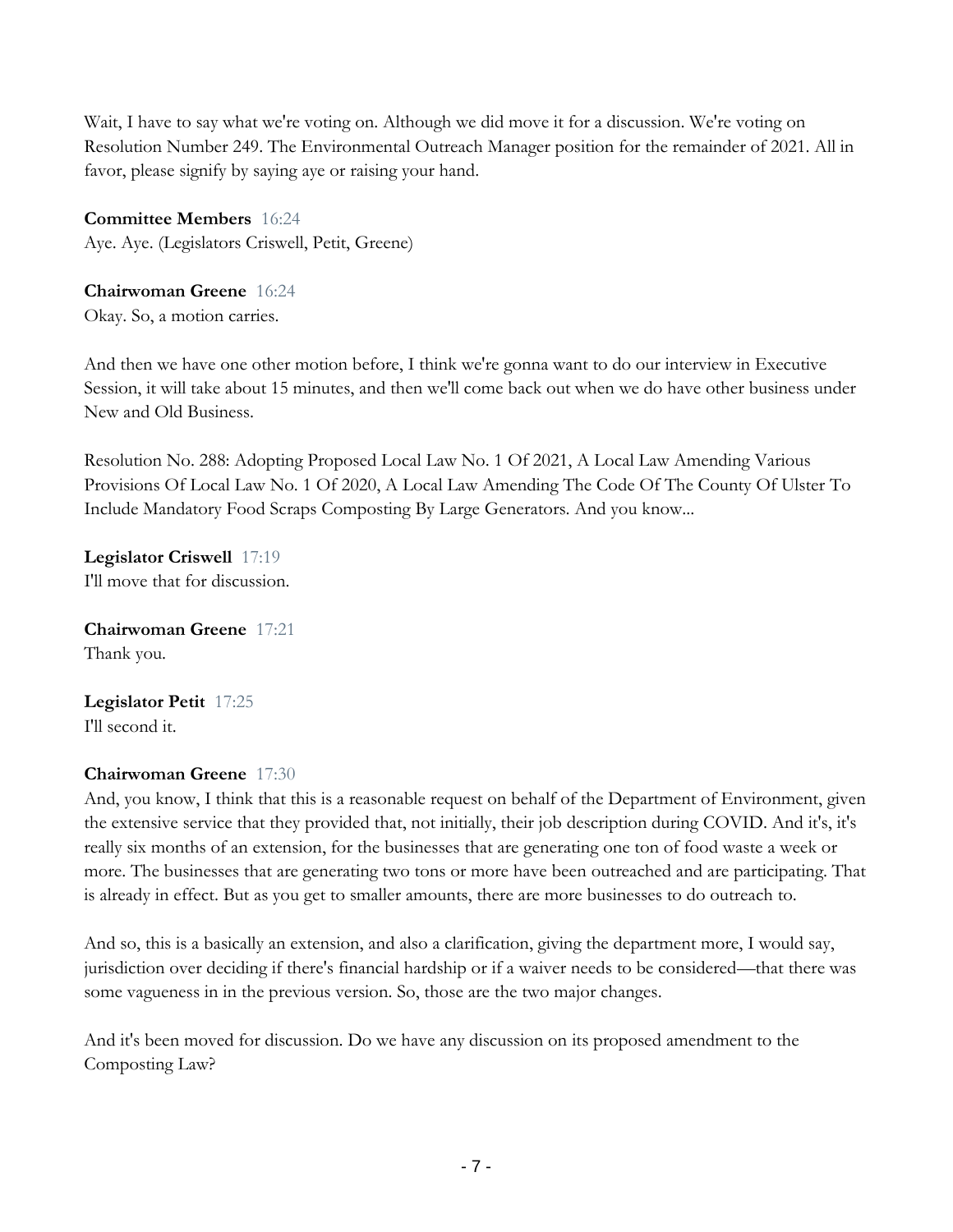Okay, hearing none, I will call for a vote. All in favor of Resolution No. 288, please signify by raising your hand and or saying aye.

**Committee Members** 19:38 Aye. (Legislators Petit, Criswell & Greene)

## **Chairwoman Greene** 19:41

Okay. Any one opposed? Motion carries.

I do want to mention one thing, just because it's so closely tied to this resolution.

**Chairwoman Greene** 19:57

Yes, Emilie Hauser, please go ahead. You're on mute.

#### **Emilie Hauser** 20:10

And the matter of openness, I found one resolution and the other one that I'm coming to gives me to a page that starts in 2014. So, I know I'm smart enough to figure this out. And, but maybe other people that want to attend your meetings are not. So, I'm just asking you to think about a different way that we could get this information to the public. Thank you.

#### **Fawn Tantillo** 20:37

Emilie, I'm in the process of emailing it to you right now, because that file's not too big tonight, but I just had to look up your email address. But I will email you tonight's resolutions.

#### **Emilie Hauser** 20:51

I don't want to take any more time. I just want to say that I was able to put the link into the chat for the environmental position. I don't need the file. I would like the link. Thank you.

#### **Legislator Criswell** 21:04

Chairman, Chairwoman Greene, may I ask? I've never met Emily and I don't know who Emily is. And I would just like to know who you are and who you represent.

**Emilie Hauser** 21:13  $Oh$ —–

#### **Legislator Criswell** 21:13

Yeah. Okay. Go ahead. You're back on mute Emilie.

#### **Emilie Hauser** 21:24

Okay. Hi. Thank you, Mr. Criswell. My name is Emilie Hauser. I've lived in Kingston since 1984. I am the vice chair of the Ulster County Environmental Management Council (EMC), and I put that in my name. So,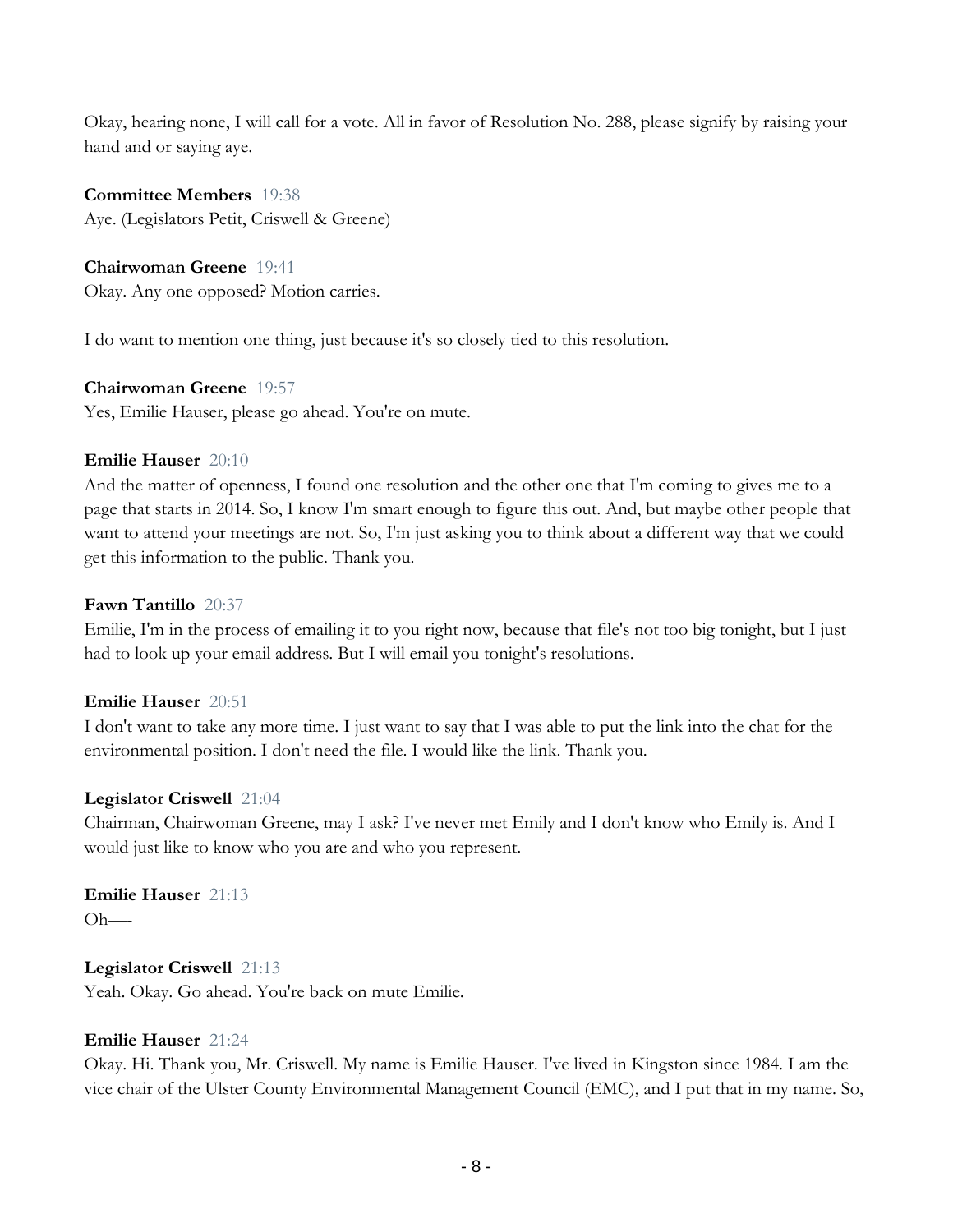I am here to rep represent the EMC and to and to tell you what we're doing and to report back to the EMC on what you're doing. And usually, Dave Halderman attends.

## **Legislator Criswell** 21:56

Sounds great. Thank you. I just wanted to know who you were; I just wanted to introduce myself. Thank you.

## **Emilie Hauser** 22:03

You're welcome.

## **Chairwoman Greene** 22:05

And I went to, you know, the extent of asking other people, but I knew Emilie so well, that I blanked on asking her to introduce herself. She and I were together for many years at the UCRRA. And she has kindly offered, including Legislator Petit, just as a little background. And she and I, and Legislator Petit, are now actively working on the Zero Waste Implementation Plan. And I'll get back to that. Because I have a very preliminary suggestion to share with everyone and then...

So, at this point, so we don't keep her any longer, I think that the way to do this would be to open the Resolution No. 156.

**Fawn Tantillo** 23:13 Sorry, I was distracted.

**Chairwoman Greene** 23:16 What's that?

**Fawn Tantillo** 23:17 The vote on to 288?

**Fawn Tantillo** 23:19 Yes. Okay. Sorry about that. It got the thumbs up. Sorry.

## **Chairwoman Greene** 23:23 Yeah, it was unanimous.

**Fawn Tantillo** 23:27 I expected it. I apologize.

## **Chairwoman Greene** 23:30

For Resolution No. 136. I think we should open and that's appointing members to the Recycling Oversight Committee, I think we should open the resolution for discussion and then go into executive session to do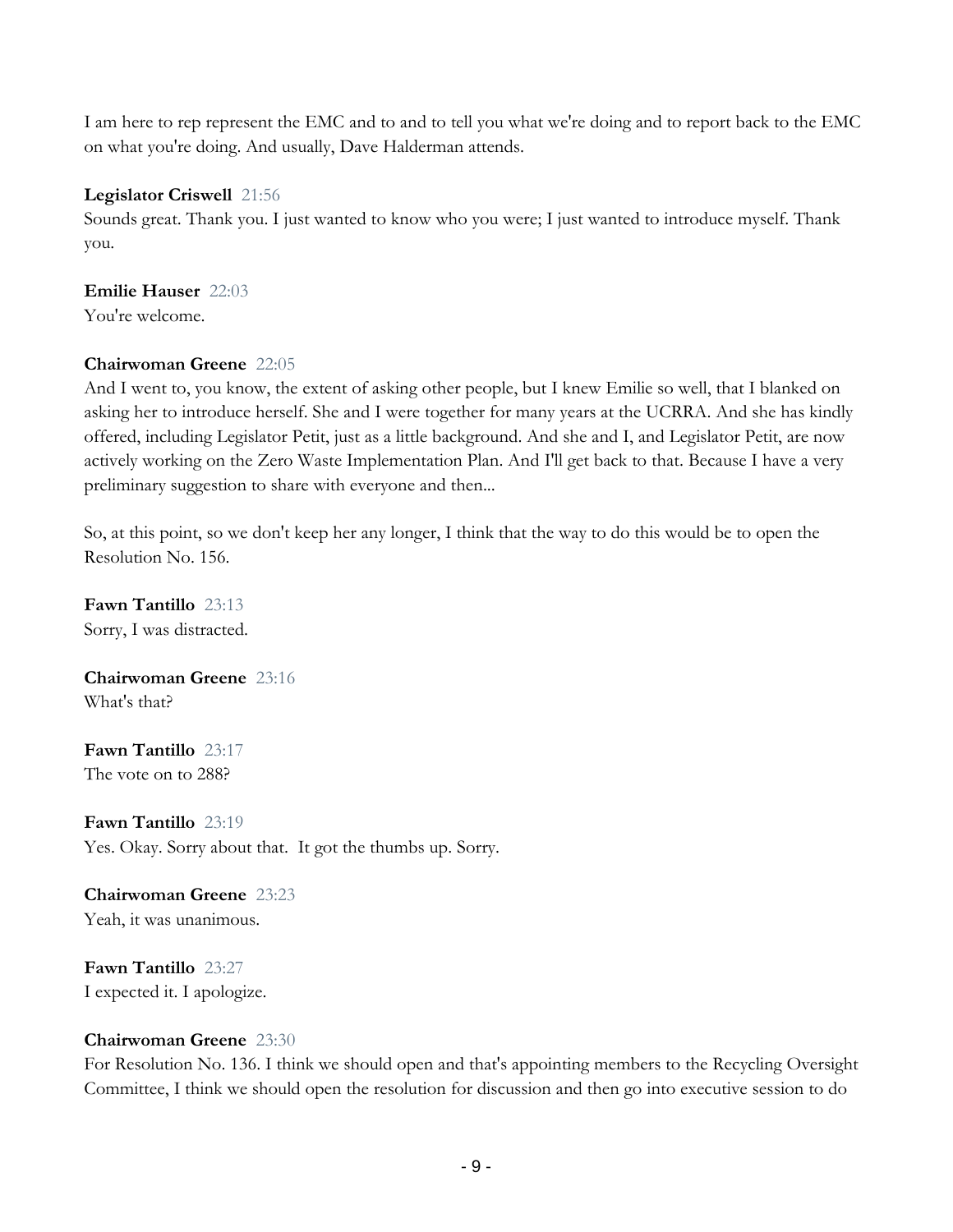the interview. And we promise not to take more than 15 minutes. And then any further discussion, that is not subject to executive session, will come out and any decisions will be made in open session. So,

**Legislator Petit** 24:18 I'll make...

**Chairwoman Greene** 24:22 Can I hear a motion for purposes of discussion?

**Legislator Petit** 24:30 I'll make that motion to open up. Resolution is 155 for the purposes of

**Fawn Tantillo** 24:37 156.

**Legislator Petit** 24:38 156.

**Legislator Criswell** 24:39 And I'll second that.

## **Chairwoman Greene** 24:41

Okay. Thank you and you're all welcome to stay in the waiting room. Or, you know, move on. You know, the agenda does have a few other Old Business and New Business that we we'll be discussing. So, if you want to go...

## **Fawn Tantillo** 25:05 I'm going to move some folks into the waiting room and then I will stop the recording.

#### **Deputy Executive Wright** 25:09

Manna, can I just ask, I'm sorry, I just, I'd love to let Nick go if we don't need him for the rest of the agenda, if that's all right.

## **Chairwoman Greene** 25:18

And very quick, I'll take a look and just see.

I think the only other thing that I was going to bring up under New Business that he might be interested in and is the fact that the Zero Waste Implementation Plan is being worked on by a volunteer, in a sense Working Group, even though some of us actually receive salary or stipend from Ulster County. But we have volunteered and been working very hard for many months. And we've come up, in educating each other and doing research and trying to create the best Zero Waste Implementation Plan. And everyone should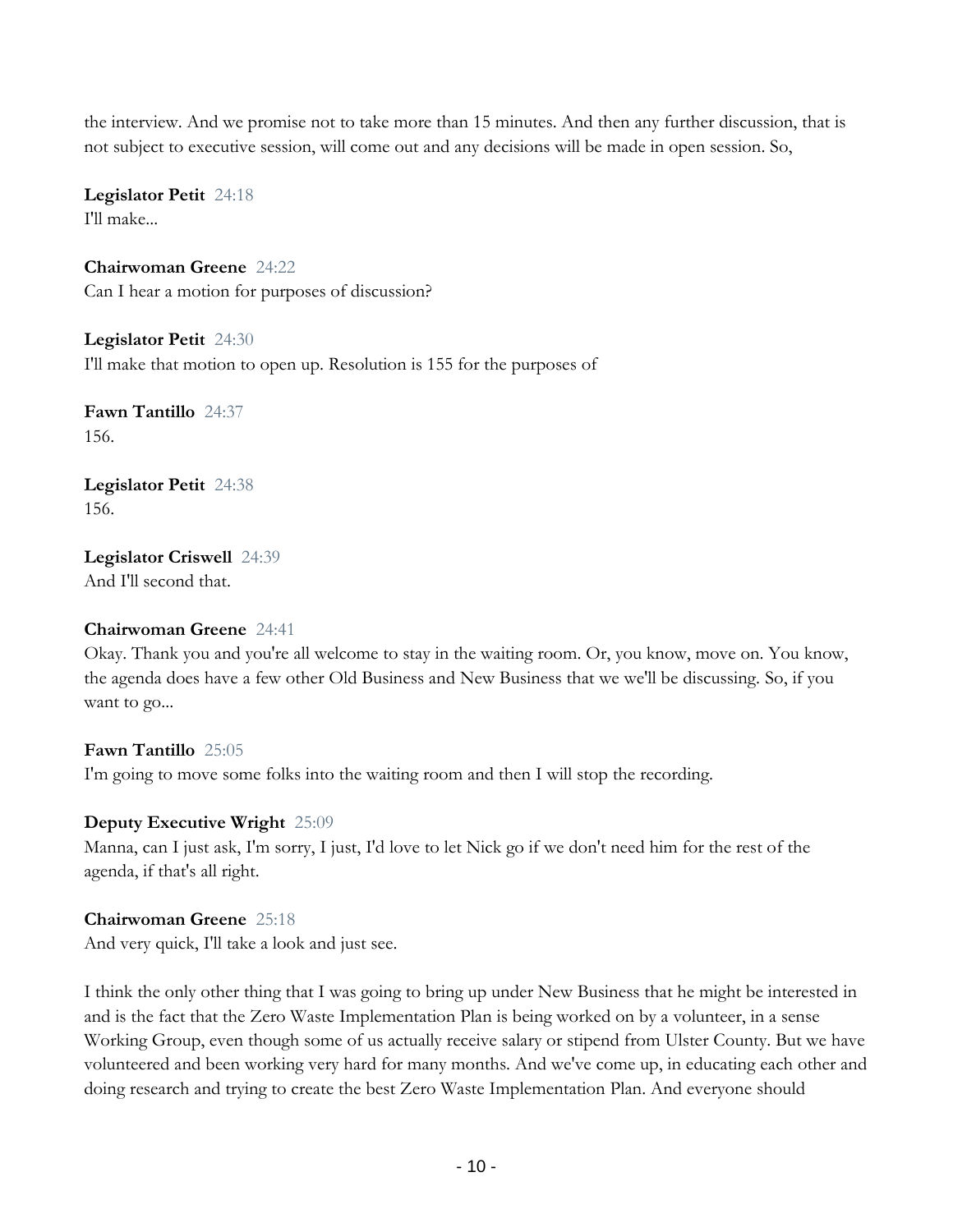understand that when we say zero waste, we mean "approaching, zero waste." We're not unreal, realistic, about, you know, being able to divert every bit of the waste stream.

And some questions have come up, that are leading us to want to develop a resolution that formalizes the Zero Waste Implementation Plan. And I don't know whether we'll call it a working group or committee or subcommittee, you know, but I did want you everyone to know that the value is that it's a very collaborative process. That includes the agency, the legislature, the Department of Environment, who are sort of the main people that have any jurisdiction, or responsibility, and also a few very knowledgeable volunteers.

So, you know, that's going to take a month to sort out and refine. It's not for consideration tonight, but I just want to be really transparent, that we've discovered that need and will be coming back to the committee. And welcome input when we have, even a very preliminary draft of a resolution, we'll send it around and take input.

I think the only other thing, the other the other business, I think, Nick is not essential. It's always welcomed, but not essential.

**Deputy Executive Wright** 28:12 Okay, thanks. I'm gonna wish you all good night then as well.

**Chairwoman Greene** 28:16 Okay, thank you.

**Deputy Executive Wright** 28:17 We'll look forward to talking about this stuff some more, when you're ready.

**Chairwoman Greene** 28:22 Okay.

**Nick Hvozda** 28:24 Thank you.

**Fawn Tantillo** 28:27

Hi, Charlie, I'm going to put you in the waiting room. And I believe, Emilie, I have to put you in the waiting room. All right, and I'm going to stop the recording.

## **EXECUTIVE SESSION**

**Fawn Tantillo** 28:48 Ready. We're on.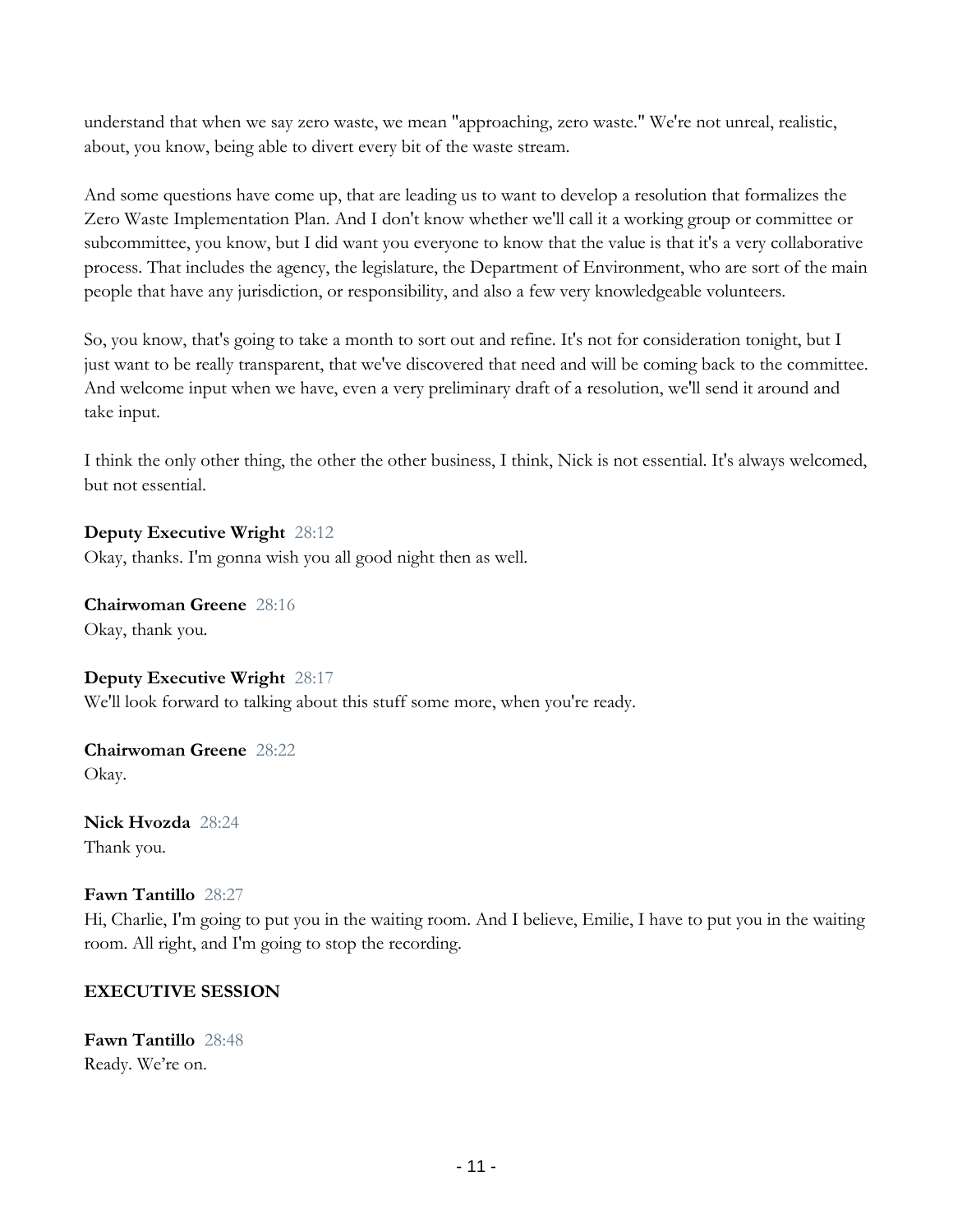#### **Legislator Petit** 28:49

Here we'll be getting, I don't want to call it piecemeal, but sections of the Zero Waste Implementation Plan that will need to, you know, revise and tweak and get that back to the Environmental Committee. And if you formalize the Zero Waste Implementation Committee, so, that that'll be our next course of action.

And then, of course, if the Resource Recovery Agency has any additions or subtractions, as far as what they want to continue to recycle, they're supposed to come to us for that.

**Fawn Tantillo** 29:24 Let's come out of executive session, though first.

**Legislator Petit** 29:26 Oh, we didn't I'm sorry. I thought we did.

**Fawn Tantillo** 29:29 We didn't make a motion to do it. So...

**Legislator Petit** 29:31 I'll make motion.

**Fawn Tantillo** 29:33 Okay, I have a motion and a second from Legislator Criswell.

**Chairwoman Greene** 29:38 Thank you. Okay, all in favor?

**Committee Members** 29:43 Aye. (Legislators Petit, Greene and Criswell)

**Fawn Tantillo** 29:44 Okay.

**NOTE** 29:47 Motion carries.

**Gail Boorstein** 29:48 Question. When does it meet?

**Fawn Tantillo** 29:53 It's not scheduled yet. As soon as it's scheduled, I will let you know.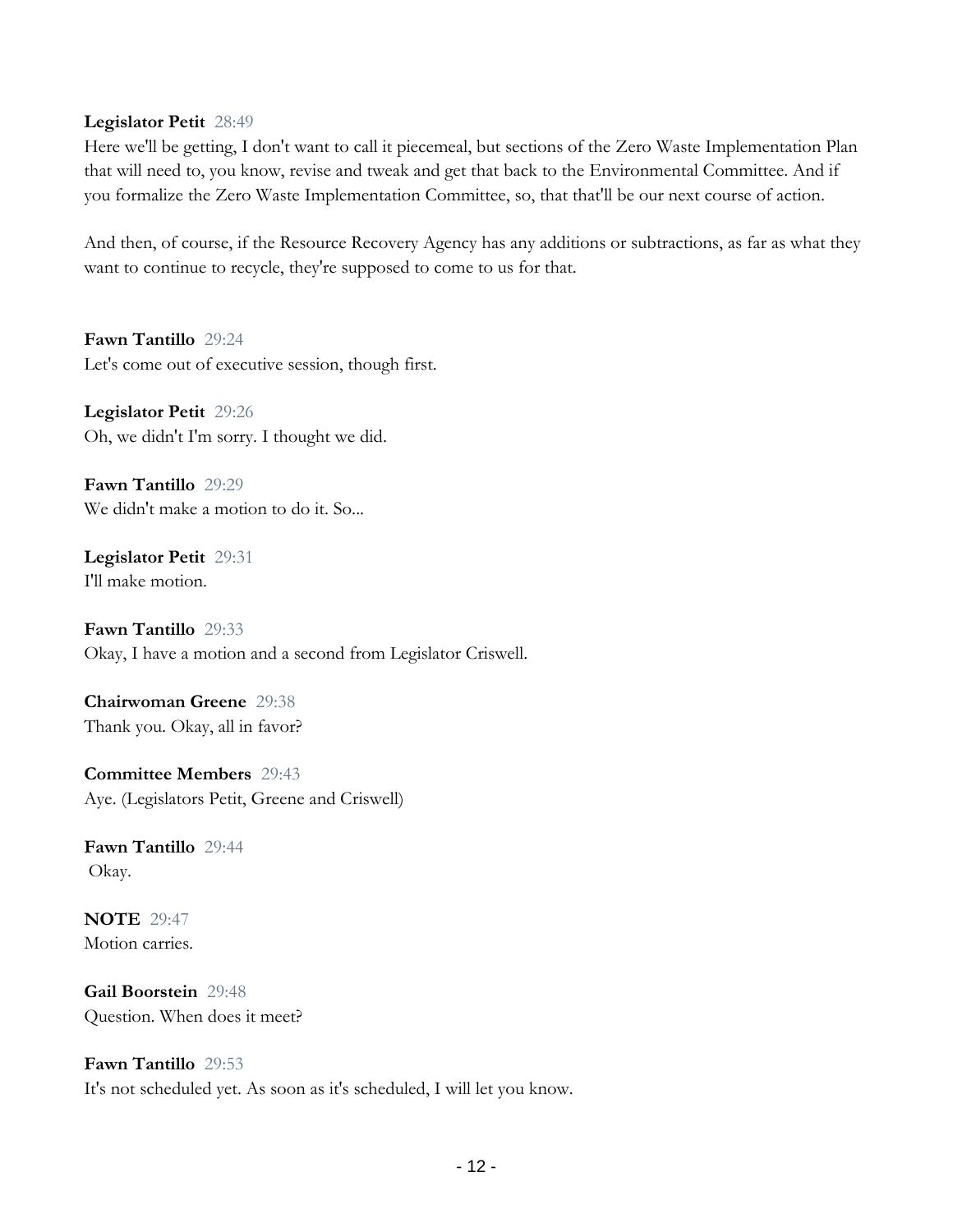**Gail Boorstein** 29:58 Like a regular time?

#### **Legislator Petit** 30:01

We were meeting the third Monday of the month. That honestly isn't gonna work for me now, anyway. And I think the Mayor had problems staying beyond a certain time. So, we'll have to put out a Doodle poll and convene it and see what works for everybody.

**Legislator Petit** 30:20 Alright. Thank you.

#### **Chairwoman Greene** 30:24

And also, Fawn, would you include Gail with the correspondences, just as we do with the Climate Smart Committee, we keep people that are interested, informed?

**Fawn Tantillo** 30:41 Mm hmm.

#### **Chairwoman Greene** 30:42

If that's okay, if it's not too much trouble. Okay. So, going back to Resolution No. 150: Appointing Members To The Recycling Oversight Committee.

#### **Chairwoman Greene** 31:04

Do I hear a motion to amend to fill in the blanks? Legislator, Criswell, you're on mute. There we go.

**Legislator Criswell** 31:21 Sorry. Do you want me to amend it with specific...

**Fawn Tantillo** 31:25 Names.

**Chairwoman Greene** 31:26 I need to have the specific...

**Legislator Criswell** 31:27 I think Legislator Petit should do that, then. Because she knows this better than I do.

**Legislator Petit** 31:33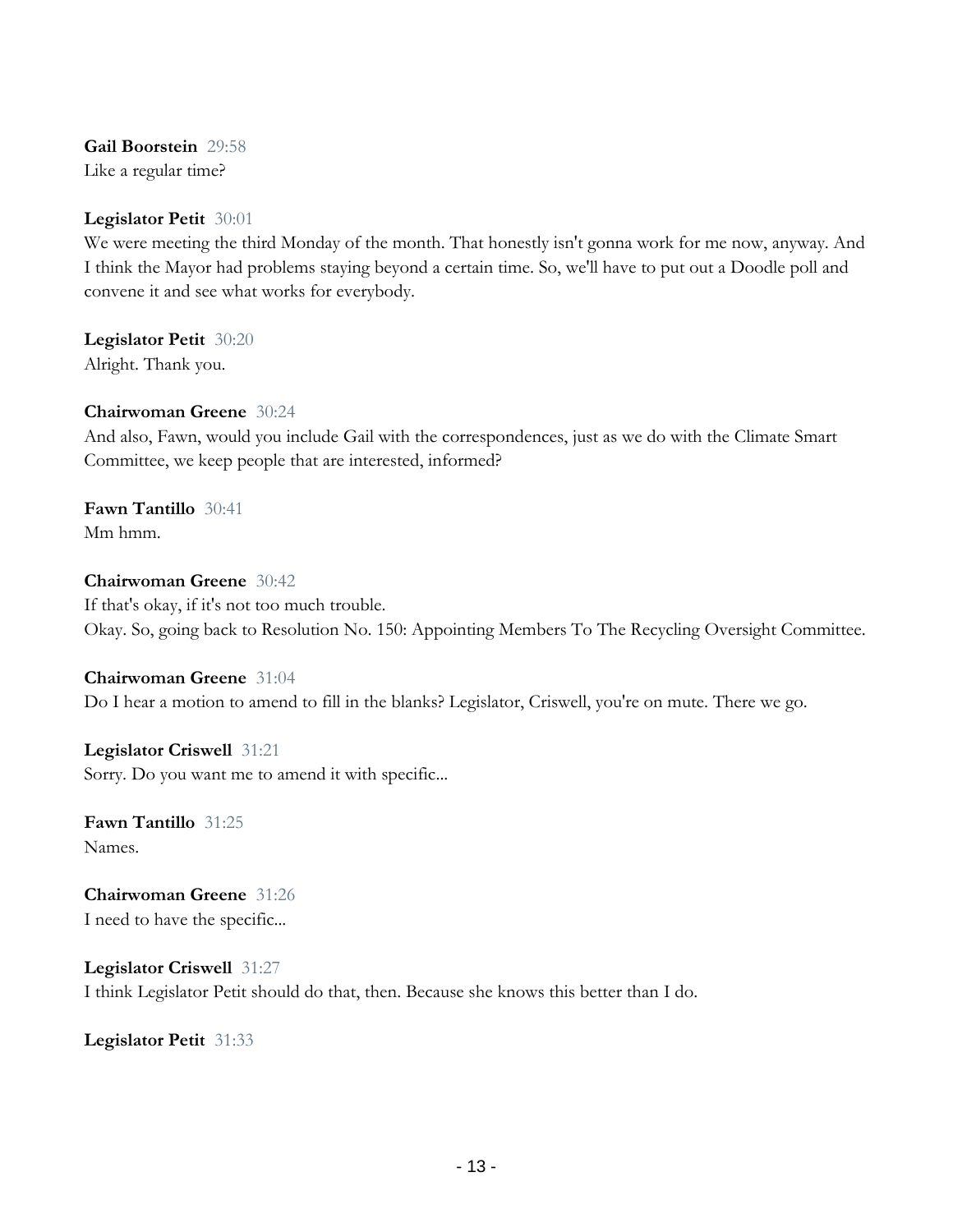What am I supposed to do? Formulize the TBAs? Okay. So, for this resolution, we would like to put forward the name of Michael Bom to fill the position of institutional private sector. And the name of John Egan to fill the vacant at large position.

#### **Legislator Criswell** 32:03

I'll second that motion.

## **Chairwoman Greene** 32:05

Okay, so that's to amend the motion that is on the floor. All in favor of the proposed amendment, please signify by raising your hand or saying aye.

**Committee Members** 32:20 Aye. (Legislators Greene, Petit and Criswell)

## **Chairwoman Greene** 32:21

And is anyone opposed? Okay, motion carries. And that was the motion to amend. Now. We need to approve the actual resolution as...

**Legislator Criswell** 32:38 I make the motion that we approve the Resolution 156, as amended.

**Legislator Petit** 32:47 I'll second it.

**Chairwoman Greene** 32:49 All right. All in favor?

**Committee Members** 32:52 Aye. Aye. (Legislators Greene, Petit and Criswell)

**Chairwoman Greene** 32:54 Okay, no one opposed, motion carries.

## **Chairwoman Greene** 32:58 Let me go back and see if there's other business updates here.

## **Chairwoman Greene** 33:07

In terms of New Business, I just really wanted people to be aware that we're making slow but steady progress. But it has turned out that the mission of developing a really robust Zero Waste Implementation Plan, there are things that I don't think anticipated when they—-when the Department of Environment was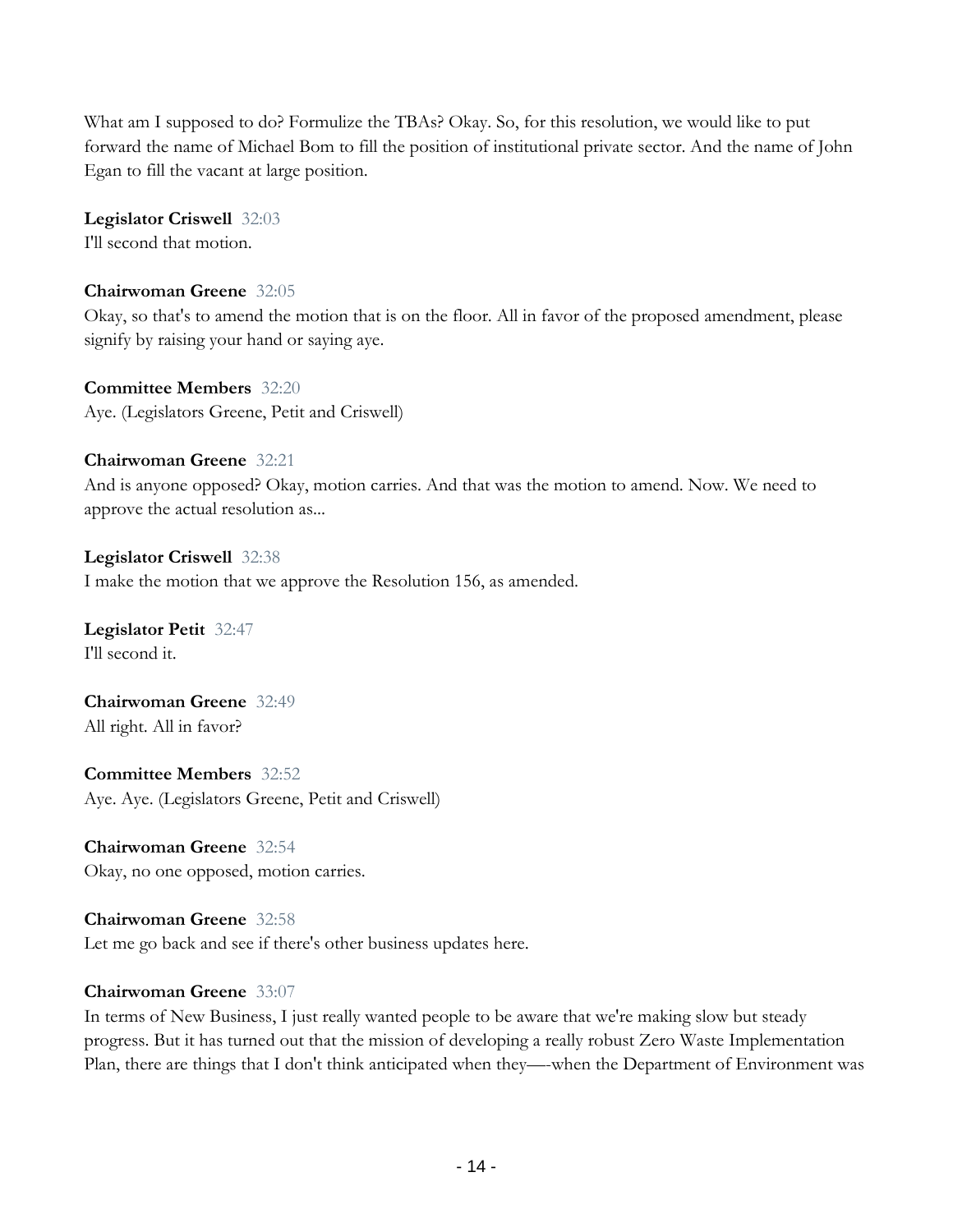working on its Climate Action Plan. It cost them \$7,000 or \$8,000, after they had done all the research and the writing, to make it into a professional document.

And there's a very high level of consensus that for this to work, there should be a countywide waste characterization. So, they're going to be recommendations that will be made even before the document is complete.

And also, just as an aside, are planning to have a preliminary meeting with the UCRRA to be sure we have their input and to raise with them some of the issues where, you know, we feel like we need to talk to them even before we complete the draft.

But the committee is seeking—or committee, I don't know, that's something we should put our heads together and figure out whether it's committee or working group. To me, it seems like the Climate Smart Committee in that the Climate Smart Committee has actual people appointed, and then a very large contingent of people that are in on their towns that are working. But I don't think that would happen. But let's call it for now Zero Waste Implementation Committee.

## **Legislator Petit** 35:37

Do you see it, Manna is a separate county committee, like Climate Smart, because honestly, when I wrote the Zero Waste policy, it was a Climate Smart policy, but it was solid waste put in there and waste diversion rather than [inaudible].

## **Chairwoman Greene** 35:54

So, I think that, that the solid waste, rather the Zero Waste policy, it doesn't list positions, or call for a committee, or subcommittee, but maybe it should be an amendment to that resolution, because we do have a policy.

## **Legislator Petit** 36:18

Yeah, it would probably be easier to pass through.

## **Fawn Tantillo** 36:23

That was set up by resolution, the Recycling Oversight is set up in law. This committee, if you're going to have it as a formal committee, and not just a working group, my impression was once we had the, it was like, when you did the Composting Law, you had a working group working on that. It wasn't anything formal, it was working group. And if you want to formalize Zero Waste Implementation Committee, you would need to do it by resolution at least.

## **Chairwoman Greene** 36:58

Yeah, that's, that's what we felt. And you're right. But it was a good model in terms of bringing together stakeholders, representatives from the department, environment, and UCRRA.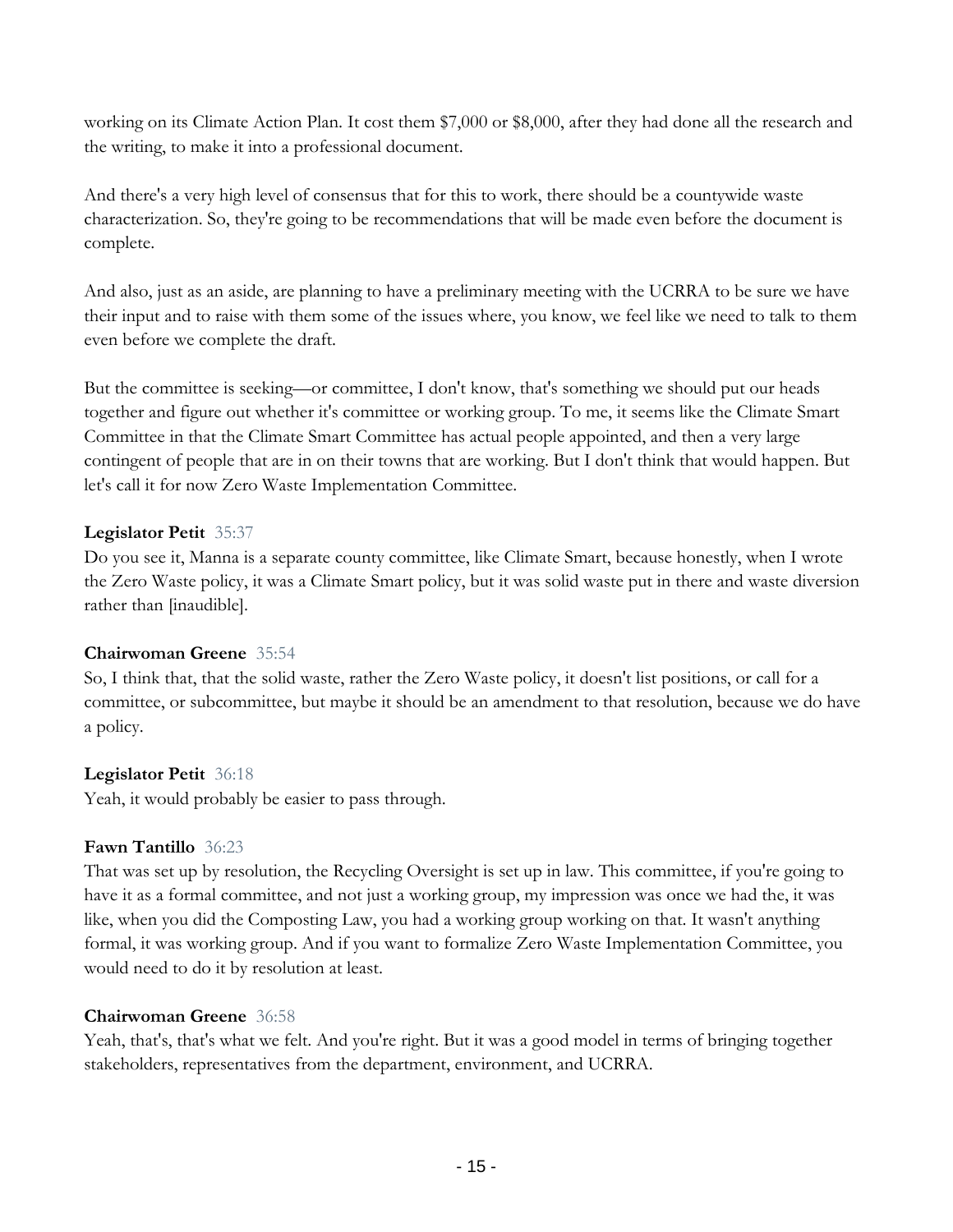The reason that, you know, where we're really became clear that we need to have some authority is that there are things that we need to budget for, and a volunteer doesn't—it doesn't seem like they are in a position to make those recommendations. I mean, three of us are legit legislators, but also two people from the Department of Environment, and, you know, resolving where these budgetary items should—whose budget they should be in. And there may even be grant funding or whatever.

But I think that the group felt that we would need to have authorization to be making those recommendations. So, maybe Laura, and I can look back at the Zero Waste Policy and figure out, bring that the group and try to create a draft that—I think it's a simple enough request, that it could be implemented in July.

But with budget season coming up, you know, I think people felt that for the time and the expertise that everybody is bringing to this, that there should be some support for the work by the Legislature. And I do think that the Zero Waste policy, you know, whether this is an amendment to that resolution, or derives from, the whereas that it derives from, that resolution. There's, there's a need. So, I just want to be sure that people on the committee, were awarded of that.

And given the time here. Um, the Champlain Hudson Power Express is an issue that—I don't think there's any change that I know of. But it does involve seven counties, or seven municipalities that take their drinking water from the Hudson River and are concerned. Several of those municipalities are concerned about the turbid sediment in in the Lower Esopus. But in the Hudson River where several municipalities do take their drinking water, they're concerned about sediment, resuspension, and so forth.

But I haven't heard any update other than I do know that EPA met. Unfortunately, they met today, and I had a conflict, and discussed the lower Hudson and the PCBs that haven't been remediated in the Lower. And I believe the Champlain Hudson Power Express was on that agenda. So, I'll try to get an update for our next meeting

And then, ongoingly is this open seat on the Climate Smart Committee from the Legislature. So, it has to be somebody in Public Works or Energy and Environment. And so, you know, we'll just keep asking till someone can step up.

# **Chairwoman Greene** 42:13

All right, any...

## **Legislator Criswell**

I'm sorry, I'm sorry, I can't do that Manna Jo, I really would love to be on it. But like I said, it's a direct conflict with my board meetings. So...

## **Chairwoman Greene** 42:22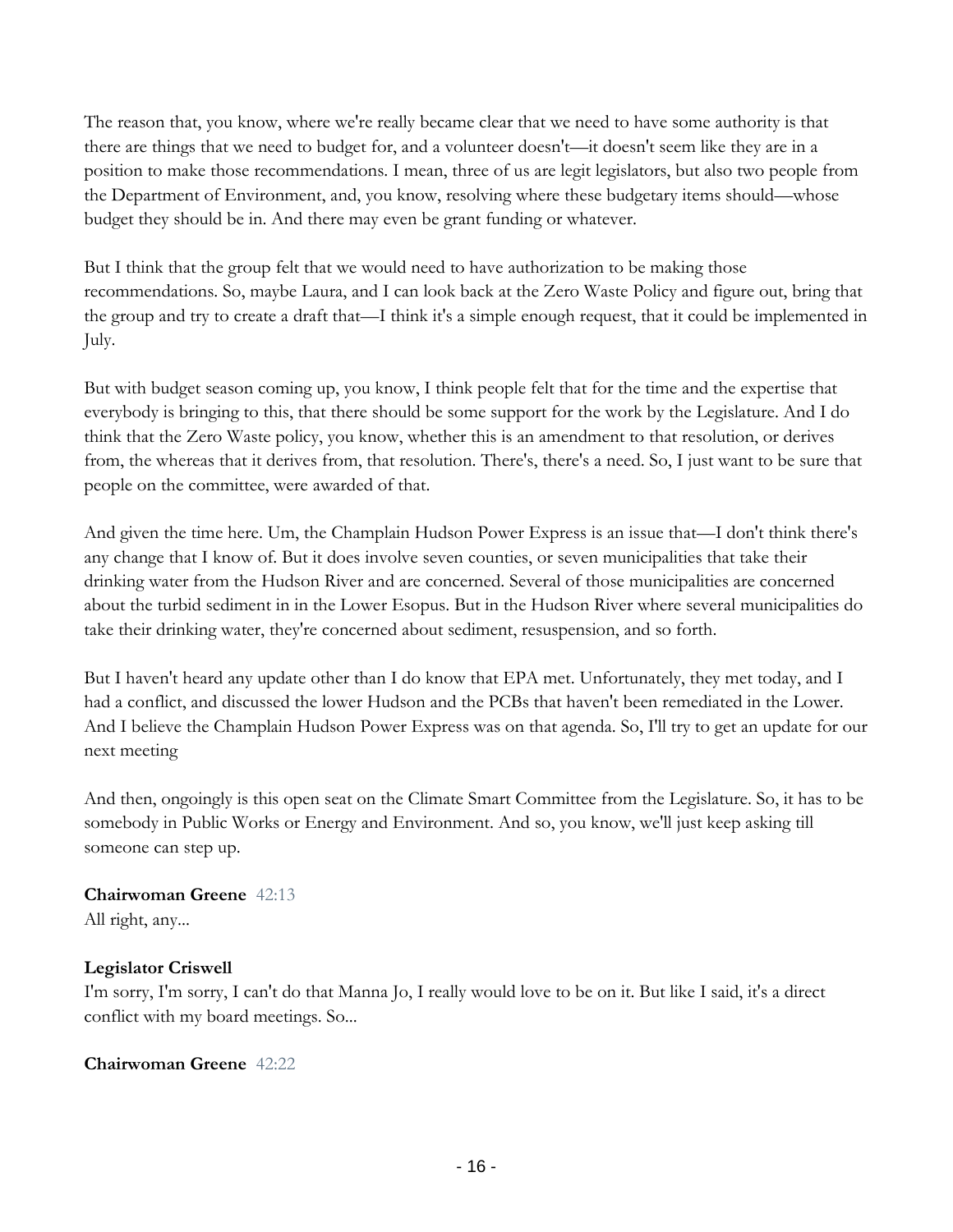So, yeah, yeah. Yeah. And I think it's hard enough. You know, there's a rhythm to the existing meeting night. And I think it would be hard to change that, although maybe we should ask that question. If it were to change to a night that, that you and I could both be on. Would you?

## **Legislator Criswell** 42:56

I'd honestly have to look. My new job has me so overloaded with meetings. So, I'm not sure I could actually. In spirit I would like to, but in reality—yeah, I don't. So...

## **Chairwoman Greene** 43:10

So, all right, well, then. I'm not sure we should even you know, stir the pot in terms of—we'll just keep going the way we are. We have...

## **Chairwoman Greene** 43:24

Oh, there is one thing I definitely, did I mention when Nick was still on the call about the Ulster County Fair, talk about that?

## **Fawn Tantillo** 43:37

He spoke about it, though, that had that there are—no, the RRA spoke about it. Tim DeGraff said they're going to make some kind of a traveling van to do demonstration project.

## **Chairwoman Greene** 43:49

Yes. Yes, he talked about having van filled with [inaudible] that could work with businesses, you know, houses of worship, and others that did large events, but only did them occasionally. And that as long as they could meet the rigorous standards that the agency maintains.

But Kim Mayer, from the Ulster County Climate Smart Committee—on our agenda has been for well over a year, pre-COVID, to meet with the Ulster County Fair and work with them to be sure that they were modeling sound, waste management practices, and showcasing climate solutions. One of which we're going to try to get the Ulster Solarize Program, that's part of the Green New Deal, to be showcased, have those vendors have a spot at the Ulster County fair, possibly even a Green Living Expo and a collaborative climate education demonstration of some sort. And we'll be talking with the Fair about, you know, how they could this year, on short notice, divert food waste.

Technically, it's, it's a bit of a glitch because they don't operate year-round. In the in that one week, they'll generate more than two tons of food waste. And can they work with the vendors to keep that food way separated in and work with a compost, or compost it on site. So, we want to have that discussion.

And they're, right now, kind of just swimming from last minute approval to move forward with the Fair. So, they have to get the vendors. They may have a list of people that are ready to go, and so forth. So, they have a lot on their plate, but we want to work with them. And we've been in communication with the Department of Environment. And we'll be in communication with the agency and the Ag Society.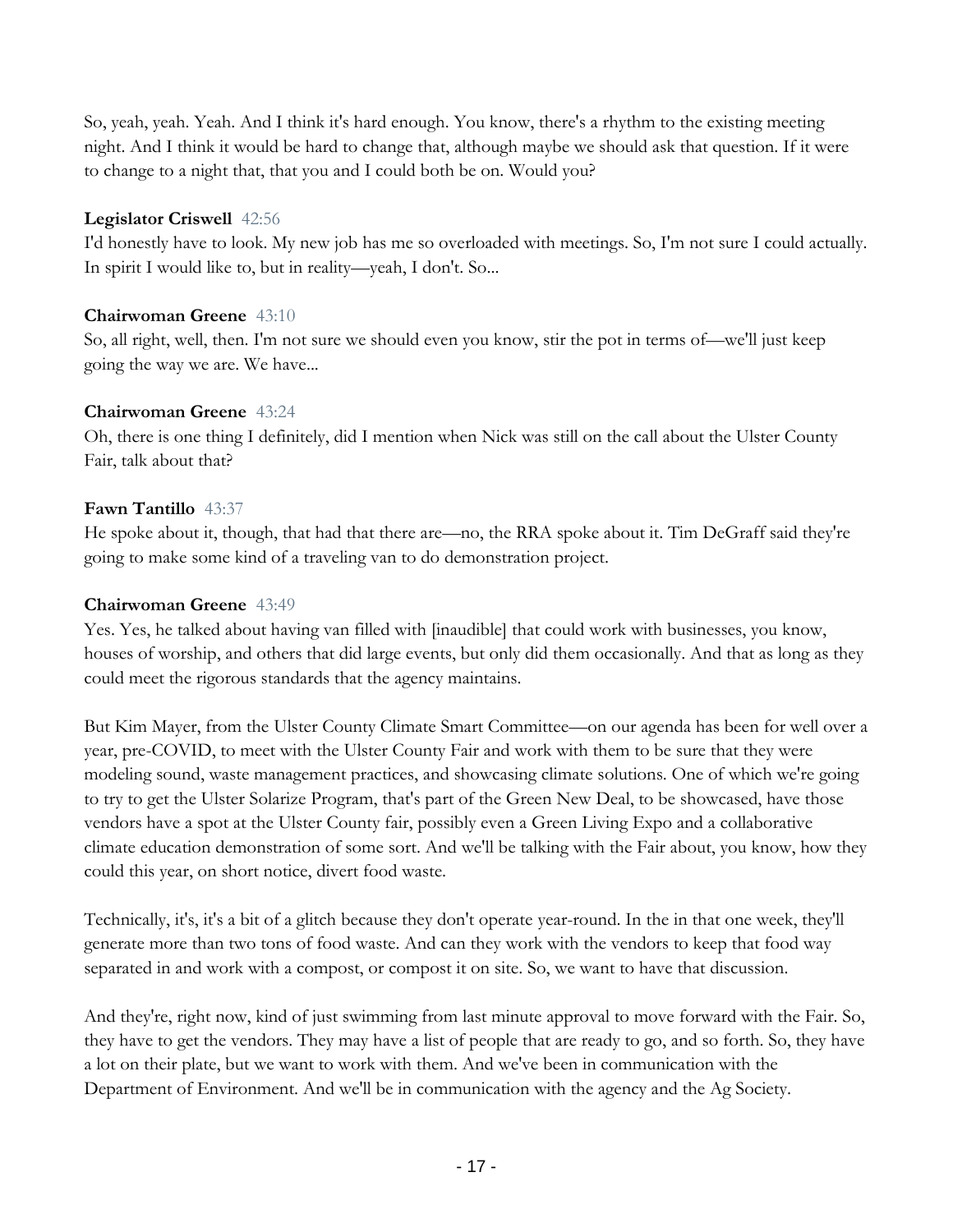And I just mentioned this in case anyone knows or knows how to find out. But the Ag Society claims that they're only responsible for the Fair itself. And yet, the other, you know, there's like Memorial Day and Labor Day arts events and many other events that that happen on the fairgrounds. And we really can't get a clear answer as to who is responsible, particularly for the waste generated beyond Fair. The Fair's board and the Ag Society are responsible for that event.

#### **Legislator Petit** 48:01

I know, as far as New Paltz went, they had to hire their own hauler. So, that was put on by the New Paltz Chambers and they hired their own hauler. I believe, that's what all of the outside events have to do. But so, then, I don't know—I mean, it would up to the Town to enforce, but it would be up to the hauler to provide the right containers.

## **Chairwoman Greene** 48:29

And it would also be up to—for somebody to put on an event, they have to sign a contract. And if whoever's signing that contract, there should be language in the contract specifically, about recycling and composting as part of the county's waste management plan.

All right. Any other topics? I think we're—Emilie.

## **Emilie Hauser** 49:05

Yeah. I was told that the reason I would be attending was to report back on the EMC and I specifically asked Dave Haldeman why we weren't on the agenda. And so, I'm, I was I just want to say that I had attempted to report out the Ulster County Environmental Council. The Environmental Management Council is advisory to the county, and we can be—so, do you want me to give to give a report?

#### **Chairwoman Greene** 49:46

Yes, please. And we'll make sure that is on the agenda right after UCRRA moving forward. You're absolutely right that, that the EMC is advisory, and it would be good for this committee to hear that report. So, please go ahead.

## **Emilie Hauser** 50:14

Okay, thank you. So, we meet the last the last Wednesday of the month, that can be the fourth or the fifth, there can be five Wednesdays. And we meet and we are appointed by the Legislature. And we are mostly representatives from Conservation Advisory Councils from our communities. But we also have at large members. And we're not really working on anything, collectively, but we do here, but we do make resolutions.

So, one of the things that's upcoming right now, due on June 16, is the resolution to basically ask the DEC to look into alternatives to the mud, that is, the turbid water releases from the Ashokan Reservoir. So, that is something that the EMC sent a letter, a letter to the DEC. The public comment is due June 16. And Ulster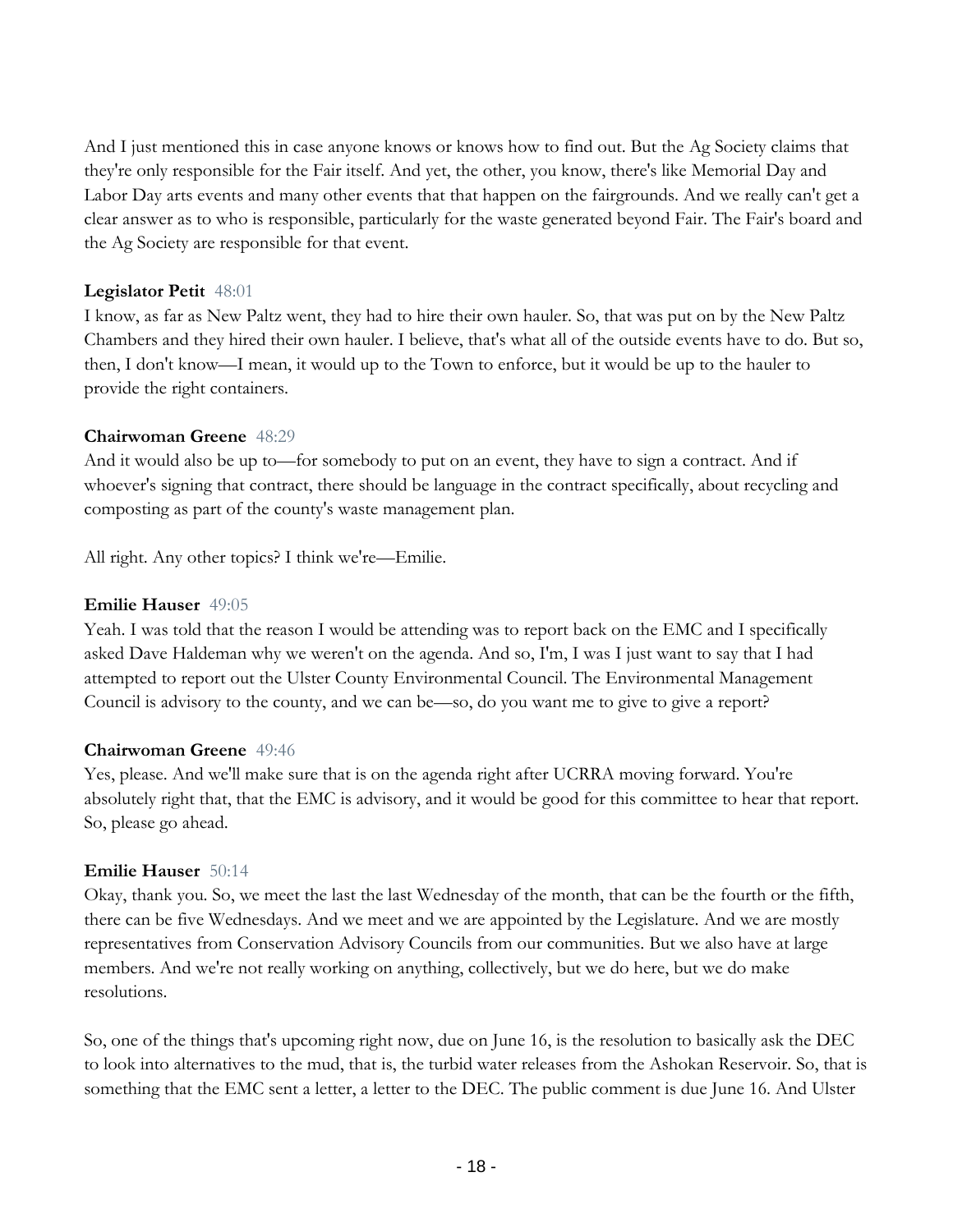County government, I believe, is working on that also. And every town that is in the EMC that is on the Esopus sent individual letters. So, the town that didn't was the Town of Ulster. The Town of Ulster may have done something but they're not on the EMC, [inaudible].

## **Emilie Hauser** 51:50

And so, I actually wasn't at this last meeting, but our minutes do come out pretty fast, as a draft, and so you can look at them. And that's what I did. As most of the—so, we actually we had a presentation from Evelyn Wright. And one of the actions we took was that the Office of the Department of the Environment is going to be applying to do a countywide Natural Resources Inventory. And they're applying for a Hudson River Estuary grant. And that was due yesterday.

And the important thing about that is EMC, or CAC's job is to do a natural resources inventory. We are there's a state law that says there can be conservation advisory councils. And one of the things we do is do natural resources inventories and then Open Space Index. So, it's interesting that the county is going to do an overall county Natural Resources inventory.

And we heard a lot about the new the Green New Deal and people are very psyched about the Solarize. Ulster. We also heard about a hydro power plan in Saugerties. And also, many of the communities are interested in Community Choice Aggregation and are figuring that out. And I will say that the CACs in many of the communities also take on the job of the Climate Smart. So, they're trying to get Climate Smart—they're doing Climate Smart things like putting in EV stations and doing things like Solarize.

Whereas in the City of Kingston there are two different departments. There are two different committee commissions. I'm on the City of Kingston commission CAC, but I'm not on the Climate Smart. So, I don't actually, except for reading minutes, I don't necessarily know what's going on with Climate Smart, but there's a big overlap on the EMC.

And I would say that overall, the Conservation Advisory Councils do an amazing amount of work on everything from open space and natural resource inventories to Climate Smart. And we do not have representatives from every town in the county.

Again, so the—but what we talked about this last meeting again was natural resource inventory, Solarize Ulster, Saugerties Hydropower Community Choice Aggregation, and the municipal separate storm water sewer system report by the county.

So, thank you for your time.

## **Chairwoman Greene** 55:11

That's an excellent report. If you would consider, and I don't mean to add yet another meeting, but the Climate Smart Committee meetings are generally very well attended. We also don't have representatives from every single municipality. But at one time or another, we've had participation from most of the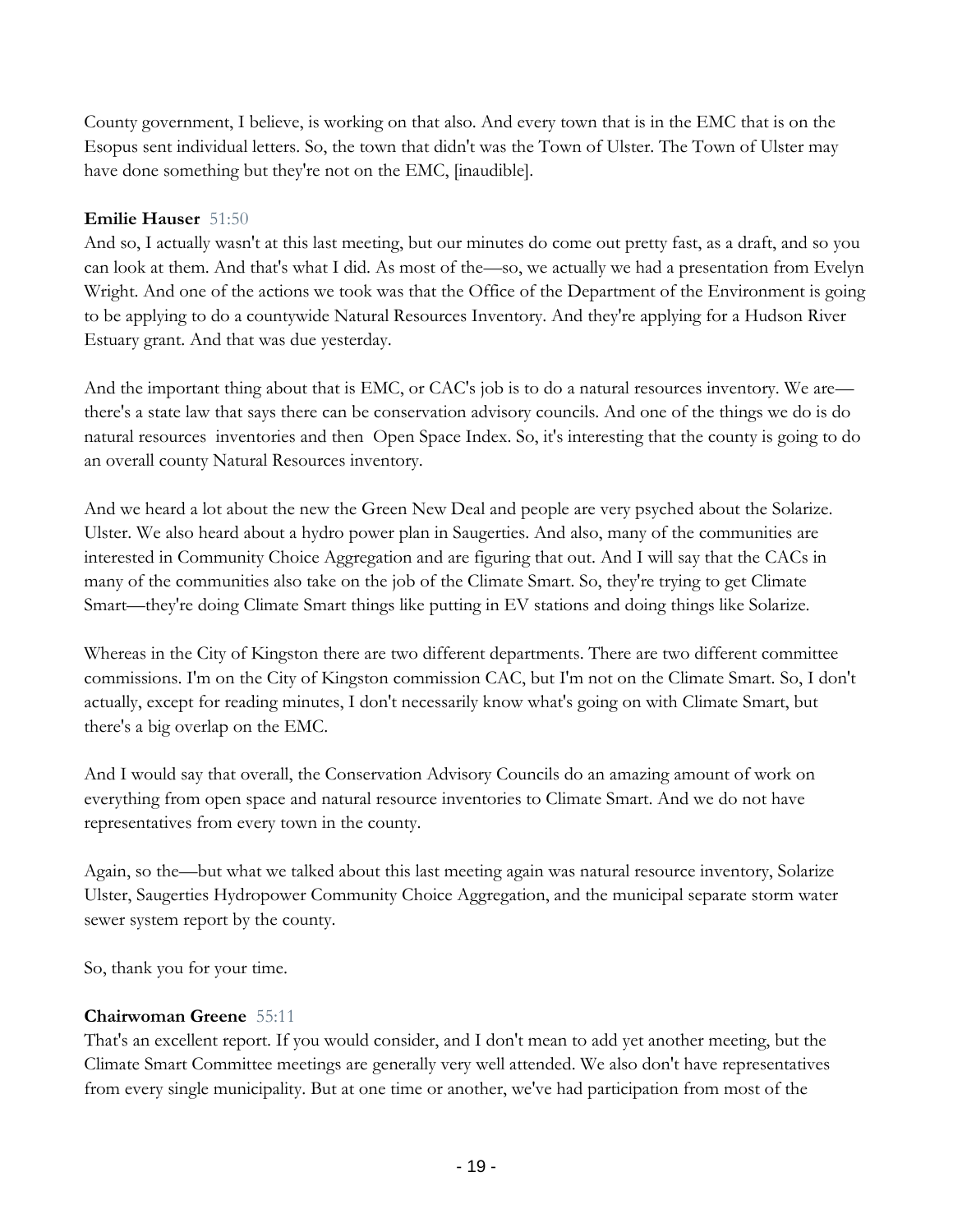municipalities. So, we have an ideally five member appointed board, but it's really very much like the meetings that we used to hold for municipal recycling coordinators, who everybody gets a chance to participate and learn from each other. And I think might be very valuable. The other thing is that Beta Broad and Cal Trumann, who are both on, I believe both on Kingston Climate Smart, are formally on the Climate Smart Committee, which our Legislator Petit, was responsible for forming out of the, what was it? The global warming committee?

#### **Legislator Petit** 56:46

Global Warming Committee? Yeah. Yeah. I think that was the one thing I got done in two terms. That was—those were tough four years.

I do have a question about the EMC. But it is not for Emilie Hauser. If it's okay, I direct it more towards Fawn, because we do have a long-time attending representative from the Environmental Board in Esopus, who's coming in, his name's Mark Ellison. And he's never ever been formally appointed. But he doesn't miss a meeting. And it's I feel like it's a chicken in the egg scenario. I mean, the town did send something that they formally appointed him years ago. But I was told it was a County Executive who had to make the appointment.

**Legislator Petit** 57:36 You're muted. Fawn, I mean,

#### **Legislator Petit** 57:41

I will have to look up how those appointments happen. I know we I know. There's many, many towns that are not representative. I believe each town can have a member of their EMC and an at large member. And I believe they have to be recommended by the town.

#### **Legislator Petit** 57:56

Okay. Then, then appointment comes from the County Executive.

**Fawn Tantillo** 58:01 I don't think so. I think it...

**Emilie Hauser** 58:02 No, the County Legislature votes.

**Legislator Petit** 58:05 Oh alright.

#### **Emilie Hauser** 58:06

Yeah, so I just want to say that Mark Ellison does attend to all the time. And at our April meeting, we didn't actually have a quorum, and we had to go through and figure out who could vote and who couldn't vote.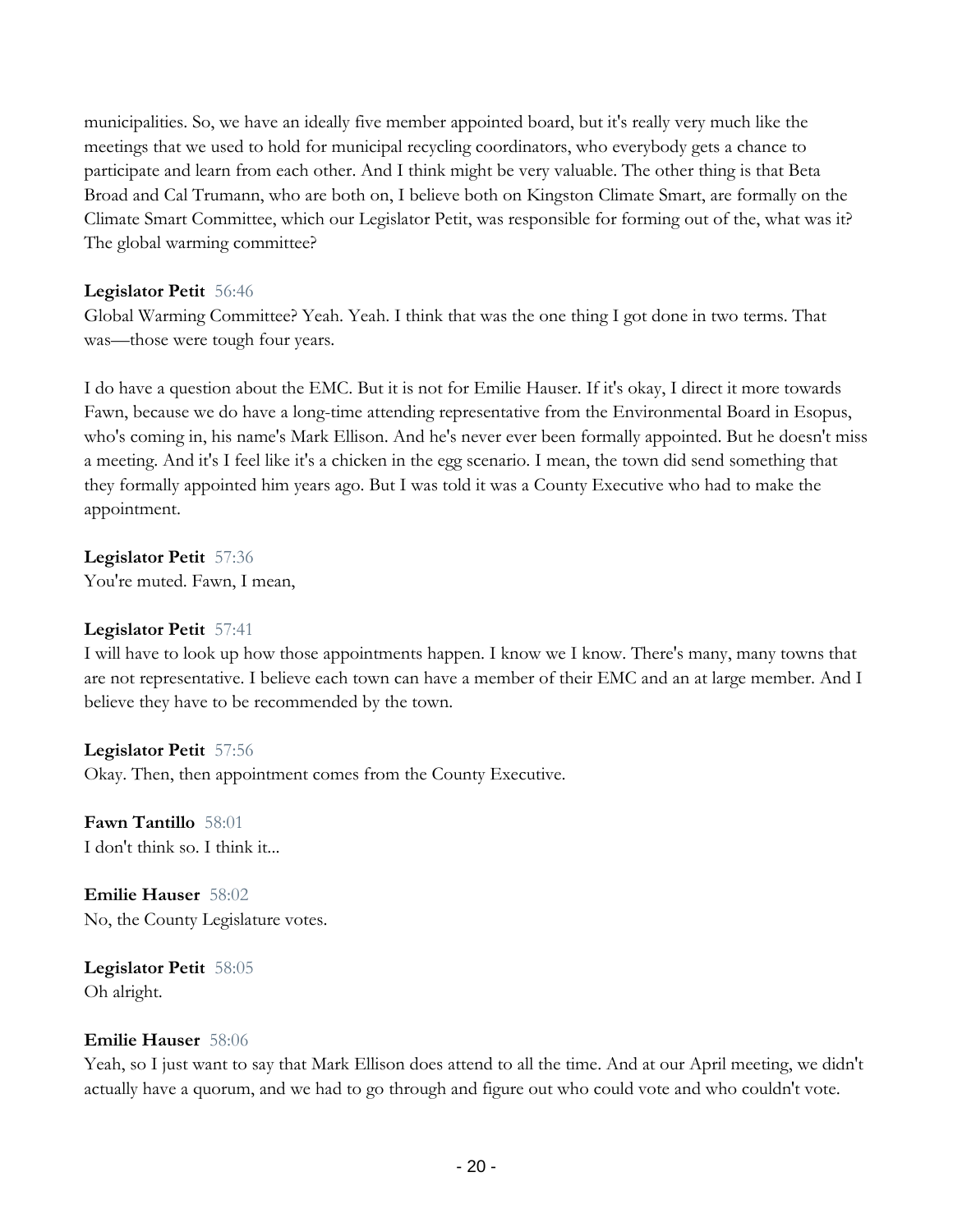And, and that's when again, Mark Ellison's situation came up again. And it just sounds like there's some lost paperwork in there. We're also looking for the Gardiner appointments

## **Fawn Tantillo** 58:36

In our Accela program, if you go to the Legislative website, it says, you know, "Join Boards," it is, you know, "Join here" And when you click on that, that's how we found—Gail was in our Accela program.

**Gail Boorstein** 58:50 I don't know how that got there. I didn't do it myself.

**Legislator Petit** 58:54 Somebody must have done it for you, Gail.

## **Fawn Tantillo** 58:58

But, but that shows the seats that are formerly, as far as we know, right now. I think that's one of the committees that's pretty much up to date, as far as I know. It's really hard to keep that up to date because people come and go from—especially that's such a huge board. It can, it could have up to 40 some odd members on it.

**Chairwoman Greene** 59:18 Hrmm.

**Legislator Petit** 59:19 So,

**Emily Hauser** 59:20 I only had 13.

**Legislator Petit** 59:23 So, to make that recommendation again then, do I bring a resolution to Vicky? Because I...

#### **Fawn Tantillo** 59:33

It may just be a chairman's, you know, appointment or something. Let me look at...

How it is up—I just I can't remember.

**Legislator Petit** 59:36 Okay.

**Gail Boorstein** 59:42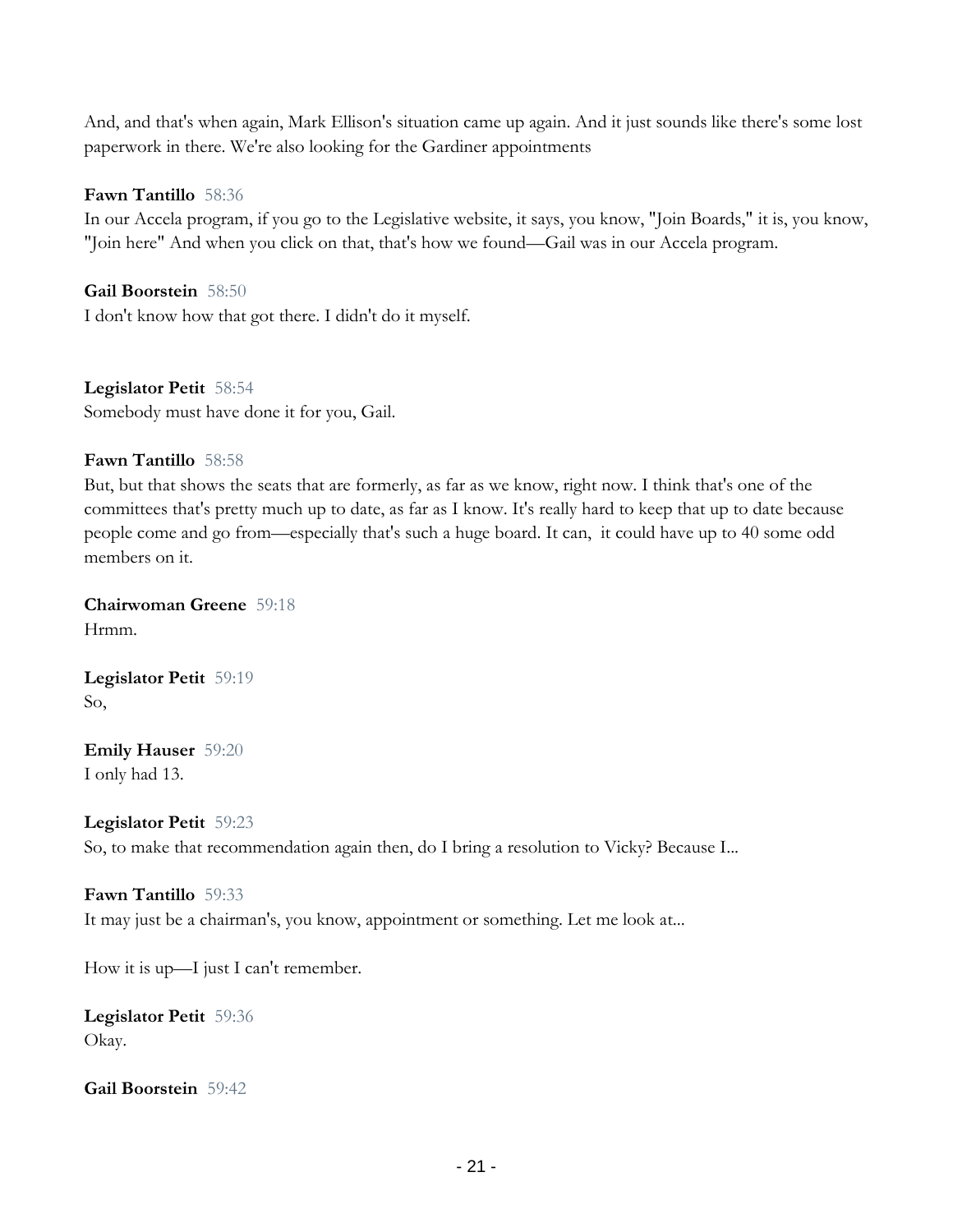I just have one question to Emilie. But what is, if I may ask, what is community aggregation that you were referring to?

#### **Emilie Hauser** 59:52

Ah, that's the one I was worried you were gonna ask me about. That is the one I think it's where...

**Fawn Tantillo** 1:00:04 Manna can...

**Emilie Hauser** 1:00:04 Everyone in the community can choose to have their power...

**Gail Boorstein** 1:00:17 Power-related. Okay.

**Emilie Hauser** 1:00:19 Yeah, it's energy related so that you can opt in so that you're getting your power from a renewable.

**Gail Boorstein** 1:00:29 Yeah.

#### **Chairwoman Greene** 1:00:30

Let me just make a minor tweak since that's something I spend hours on. Community Choice Aggregation, a municipality becomes essentially purchasing agent for everyone in that municipality. You can opt out. And it— so, it's just a little bit different. So, for example, the Town of Marbletown, everybody in Marbletown uses the vendor that Marbletown works with to purchase their electricity. Except those people that prior to Marbletown, adopting that law—and CCA, joining a CCA is done by law—who already have other vendors that they have agreements with, they are not included. They can break their agreement and join the CCA but generally it's opt-out. And I think there there's one, one or two,

**Gail Boorstein** 1:01:47 I just didn't know if it was like, what the subject was. I

**Emilie Hauser** 1:01:50 Yeah, sorry. Yeah. It's, you can look it up.

**Multiple speakers** 1:01:54 Inaudible.

**Emilie Hauser** 1:01:54 It was really—it is really interesting.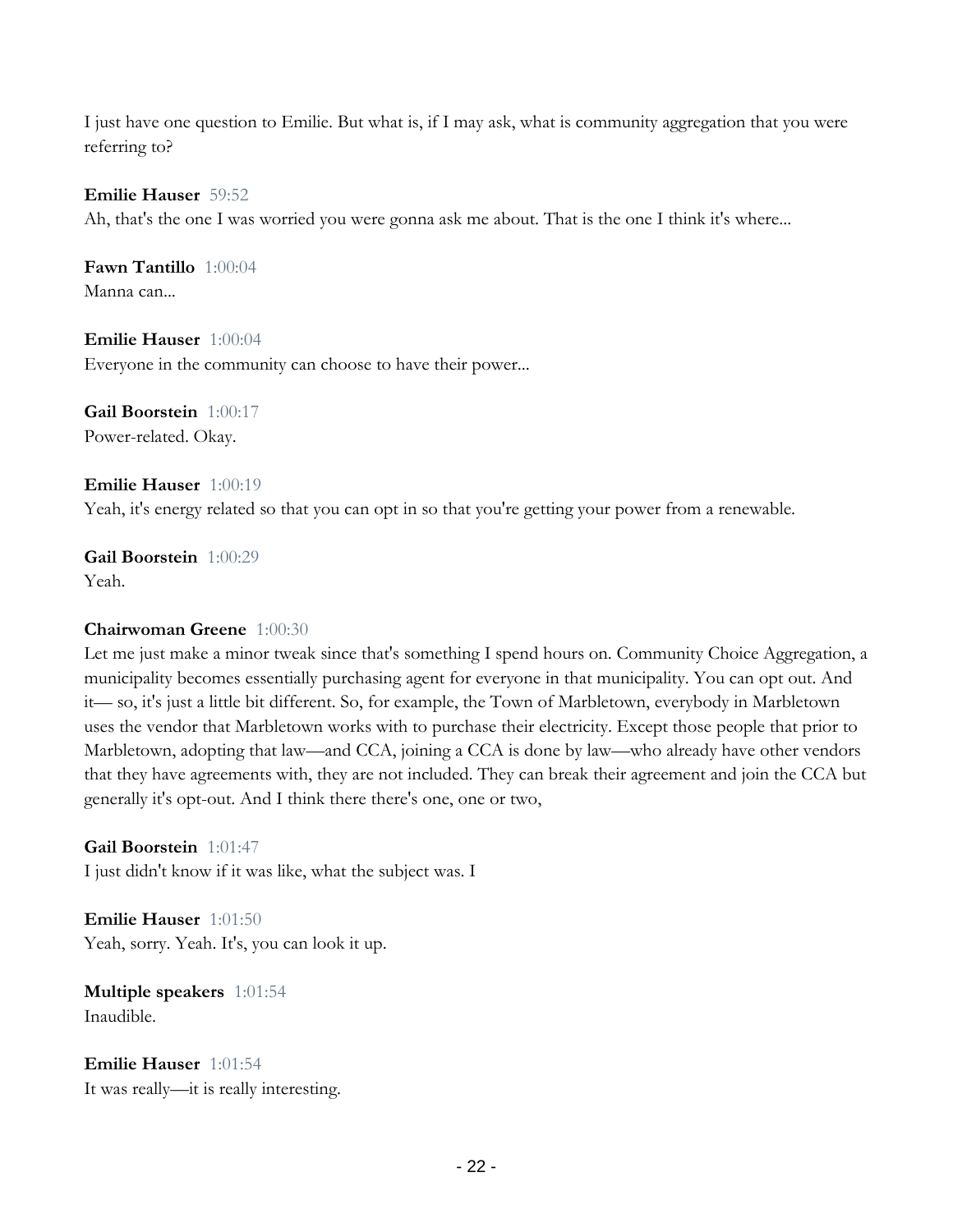#### **Gail Boorstein** 1:02:00

Okay, no, no, I got it. I know, I do know about it.

#### **Chairwoman Greene** 1:02:04

It's very popular in Ulster County. It's a big topic, because it's a change, that instead of buying your electricity from Central Hudson, part of the CCA unless you opt-out, and generally the statistics are that less than 5% of the people opt-out. It's almost always economically favorable. But if you choose 100%renewables typically, that leaves you with bills that are 10% less, but not always.

#### **Gail Boorstein** 1:02:50

Okay, thank you. No, no, I just I, I just didn't know. It's a subject—and know that you're talking about it— I've been reading about it.

## **Chairwoman Greene** 1:02:57

Okay, great.

#### **Gail Boorstein** 1:02:58

Thank you.

#### **Chairwoman Greene** 1:03:01

There is a group, Citizens for Local Power that are working very hard to create an advanced version. And I know, for example, in the Capital District, they were already to sign up, they had passed the laws and ready to go, and there were problems. So, they're trying to now work with Citizens for Local Power. And ultimately, probably, you know, most municipalities will have Community Choice Aggregation.

#### **Chairwoman Greene** 1:03:38

But anyway, I'm sorry. It's just a passion—between that and garbage and water, and that's what I get paid for.

#### **Chairwoman Greene** 1:03:48

So, anyway, anything else before—and thank you, Emilie, that was a really excellent report and a great update. And I hope that, you know, people can—that this can be a regular component, because these are all issues that are important to Energy and Environment.

#### **Legislator Petit** 1:04:16

Committee, Chairwoman, we used to get these reports on saying we this is back in 2000-2003. But Soil and Water would come to us, the EMC would come to us, the Federation of Sportsmen.

#### **Multiple speakers** 1:04:35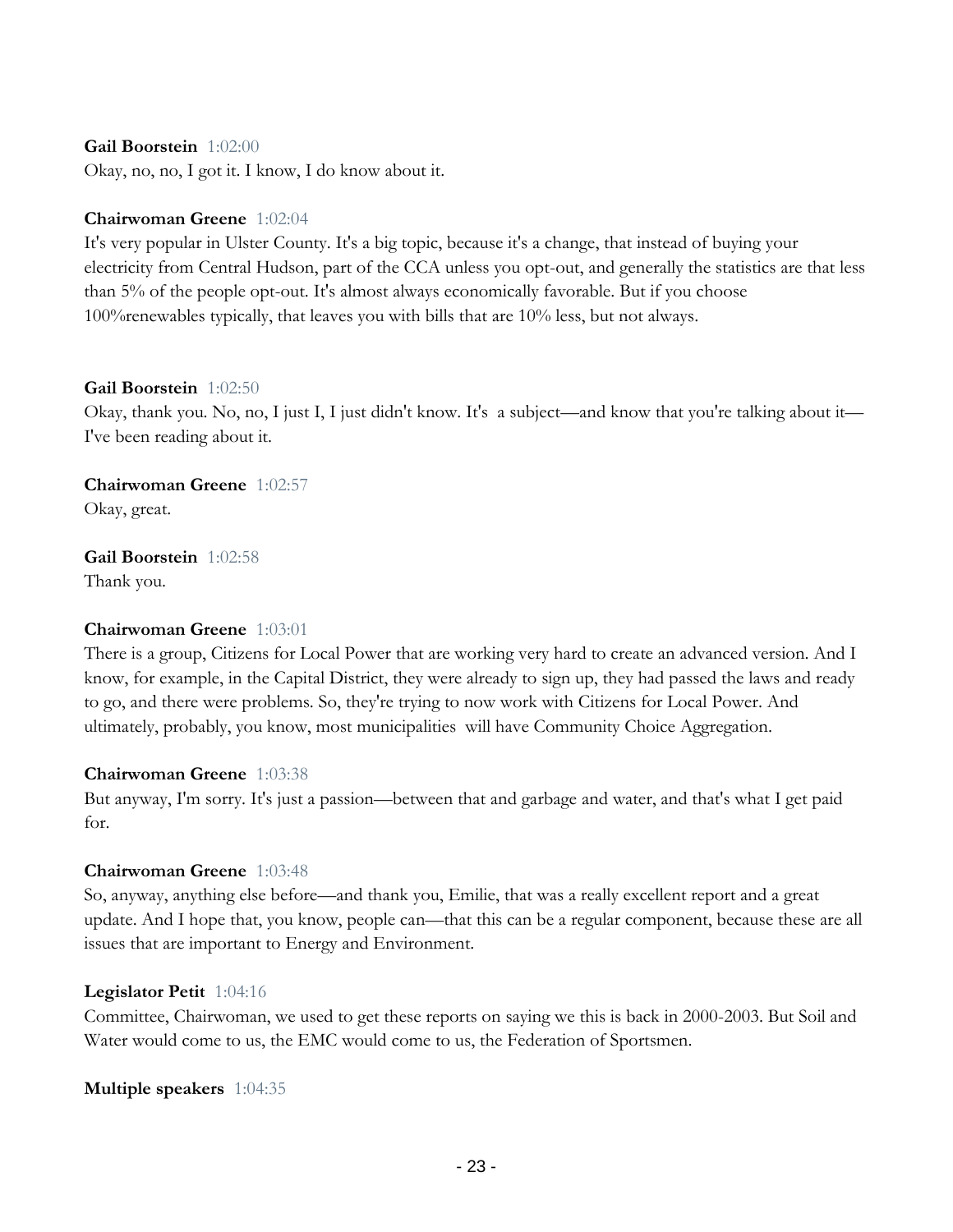Yeah. Yeah.

#### **Legislator Petit** 1:04:36

Yeah. So, we would periodically get reports from, you know, and if it was a bigger agency, sometimes monthly. But you know, it's kind of nice to hear and be able to ask questions, too. And then that could also set us on the path to some other legislation.

## **Chairwoman Greene** 1:04:53

Yeah, Fawn, I don't know how it changed. And, you know, But maybe that's something we could consider doing, at least inviting. I do remember Soil & Water and Federated Sportsmen. Was there anyone else, Fawn?

## **Fawn Tantillo** 1:05:17

We used to fund the Federated Sportsmen, too which we don't do any longer.

## **Legislator Petit** 1:05:21

Ah, okay. But it would have been nice to have them, you know, when we're bringing up the discussion of lowering the age 12 and 13 years old, I mean, that that might have been something we could have been one of the counties in the forefront on. I don't know who else there was. Soil and Water, was the EMC?

## **Legislator Criswell** 1:05:41

So, guys, it's 8:30. Can I push us to move this along? Sorry, it's 8:30 at night now.

#### **Fawn Tantillo** 1:05:49

But I can look up the agencies that we fund and see which ones we, you know, we can have them come in at least once a year.

#### **Chairwoman Greene** 1:06:00

Oh, yeah, I was gonna say on and that's the one time we do talk to them is budget time. But maybe particularly—I think EMC should come each time, but the others, maybe on a rotating basis.

#### **Legislator Petit** 1:06:22 Once a quarter?

**Chairwoman Greene** 1:06:23 Yeah. So, let's, let Peter make a motion to adjourn. But let's keep this...

#### **Legislator Criswell** 1:06:33

Sorry. I've been on Zoom since eight o'clock this morning and I am bleary-eyed

## **Chairwoman Greene**

.